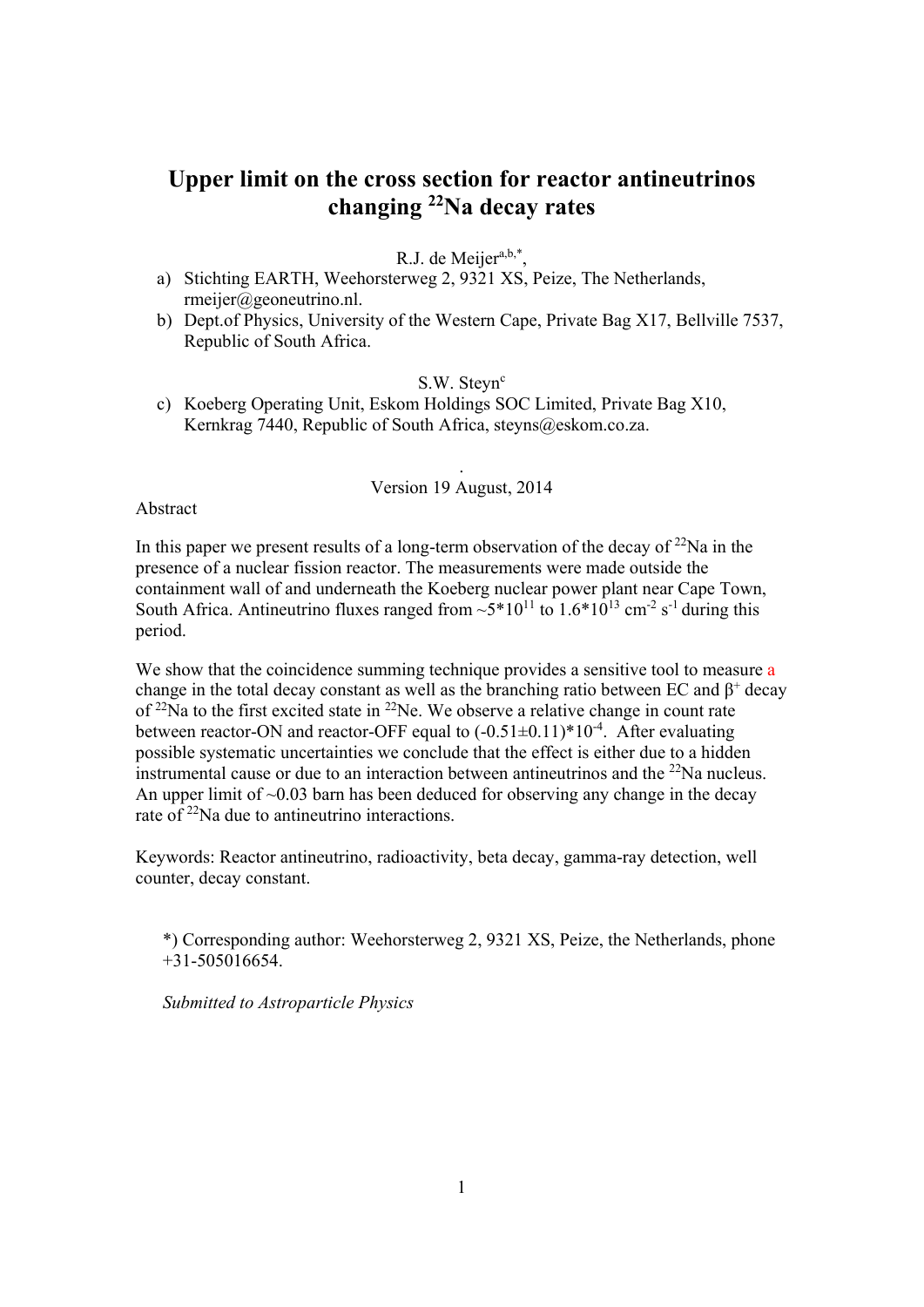#### 1. **Introduction.**

The search for new physics beyond models such as the Standard Model (SM) relies strongly on high precision measurements. This also holds for measurements involving neutrinos and antineutrinos. The most commonly applied and studied reaction for lowenergy (<10 MeV) electron antineutrino detection is the inverse β-decay reaction where an electron antineutrino is captured by a free proton, resulting in the emission of a positron and a neutron. The overall cross section of this capture process is on the order of 10<sup>-43</sup> cm<sup>2</sup>. In this paper antineutrinos should be read as electron antineutrinos.

Nuclear power reactors are the strongest antineutrino sources accessible for experimentation. It was at a reactor and with the inverse β-decay reaction that Cowan and Reines (1956) first detected antineutrinos. It was also how various antineutrino properties were determined near the reactors in Bugey (Fr), Chooz (Fr) and at the KamLAND detector in Kamioka, Japan. There, detectors containing many tons of organic scintillation liquids provided the vast number of free protons required for a workable count rate.

The inverse β-decay reaction has the disadvantage that it has a Q-value of  $Q = -1.8$  MeV. Since the antineutrino spectrum of reactors peaks below 0.5 MeV, a substantial portion of the antineutrino flux has insufficient energy for this interaction to take place. As already advocated by Weinberg (1962) for relic cosmic-neutrino detection, neutrino capture on βdecaying nuclei has a zero-energy threshold, and, in addition to the increase in the number of antineutrinos available for interactions, also expands the phase space. In fact studying antineutrino interactions with  $\beta^+$ -decaying nuclei at nuclear reactors provides an unique way to study antineutrino properties at very-low energies.

A few years ago several papers were published on a possible effect of solar neutrinos on nuclear β<sup>-</sup> decay (Jenkins et al., 2009, Jenkins and Fischbach, 2008). These papers were triggered after further analysis of earlier measurements of the β decay of  $32Si$  by Alburger et al. (1986) and of <sup>226</sup>Ra and progeny, as well as  $\gamma$ -rays following  $\beta$ <sup>-</sup> decay of <sup>152</sup>Eu (Siegert et al., 1998) revealed oscillations superimposed on the exponential decay. The oscillations in the decay rate have a magnitude of the order of  $10^{-3}$ , an oscillation period of one year, and extend over a period of several years. Jenkins et al. suggested that these oscillations may be attributed to the change in solar neutrino flux caused by the annual variation in the distance between the Sun and Earth. Several papers have challenged this hypothesis and attributed the effect to e.g. temperature changes inducing changes in solid angle (Semkow et al., 2009) or did not observe the effect (Norman et al., 2009, Bellotti et al., 2013, Kossert et al., 2014). Others (e.g. Siegert et al., 1998, Schrader, 2010) attribute the effect to discharges in the electronics caused by e.g. radon and thoron and their progeny.

Lindstrom et al.  $(2010, 2011)$  with a novel method, used the shape of a <sup>198</sup>Au source to affect a change in possible self-induced activity resulting in a change in its half-life and found no significant effect at a maximum antineutrino flux of  $3.5x10^{11}$  cm<sup>-2</sup>s<sup>-1</sup>. Here an internal antineutrino flux was created by the  $\beta$ <sup>-</sup> decay of <sup>198</sup>Au. The flux seen by the same mass of gold differs for a spherical and a rod shape source. Previously de Meijer et al.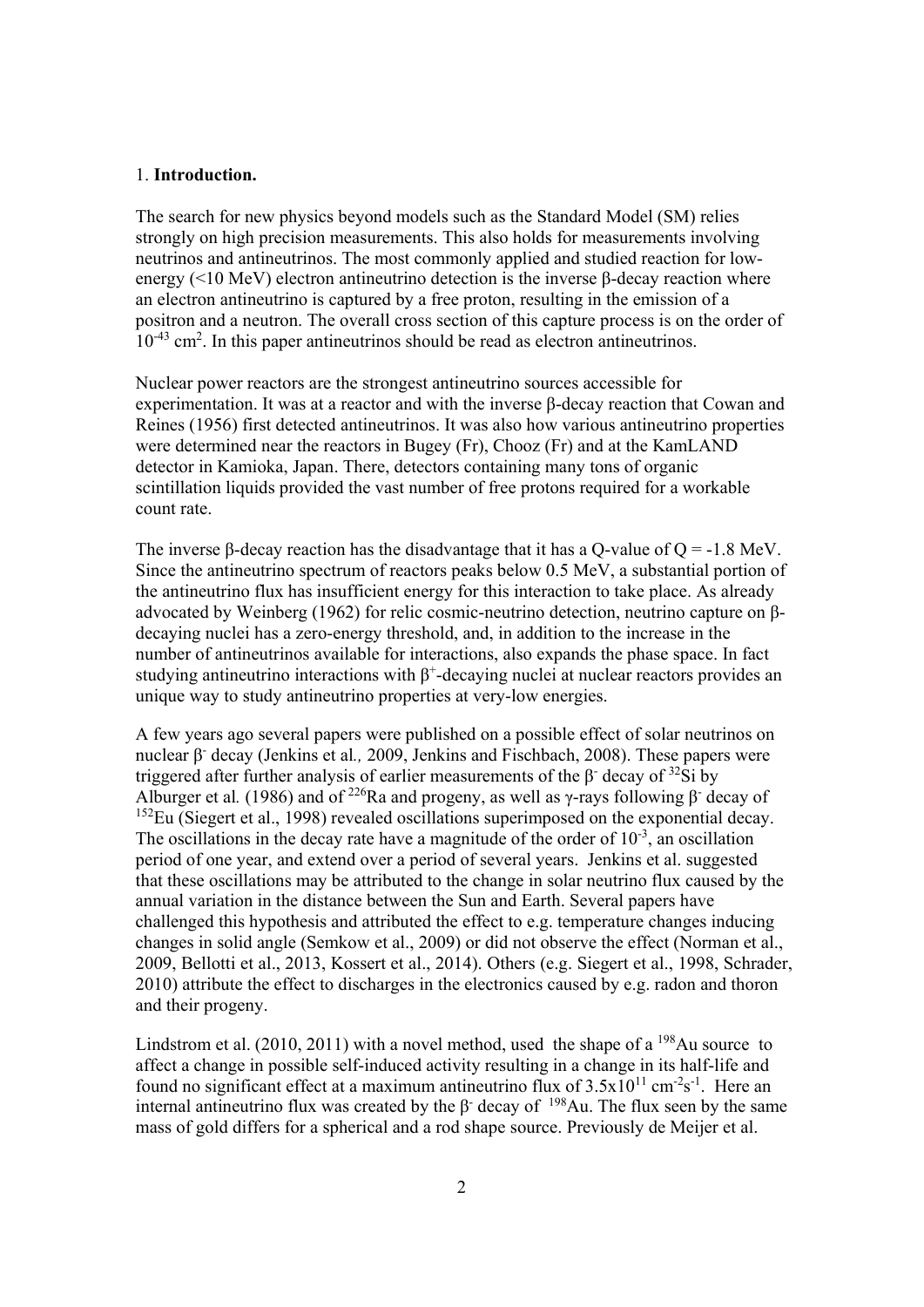(2011) reported on an experiment in the vault of the 2MW research reactor of the Delft University of Technology, the Netherlands. At a flux of  $5x10^{10}$  cm<sup>-2</sup>s<sup>-1</sup> no significant effect  $(\Delta \lambda / \lambda = (-1 \pm 1)^* 10^{-4}$  was found either; the corresponding upper limit for the cross section in this case was  $3*10^{-23}$  cm<sup>-2</sup>.

The motivation for the present experiment was to lower the upper limit of the cross section of antineutrinos modifying nuclear  $\beta^+$ -decay and thereby assess its potential as a means of monitoring the status of nuclear power reactors as well as possibly their fissile content. Moreover a significantly higher cross section than  $10^{-43}$  cm<sup>-2</sup> would mean that the universe is not transparent to (anti)neutrinos and hence being a possible explanation for dark matter. It is further a more accessible testing ground for equipment needed if such experiments are to ever look for low-energy antineutrinos from the cosmic background as suggested by Weinberg (1962) as well as for dark matter experiments.

This paper first presents the methodology with a subsection on the experimental set-ups and histories, followed by a section outlining the analytical procedures describing the handling of the data and the way the data have been corrected for instrumental effects. In section 3 the results are presented. Section 4 deals with the possible biases caused by systematic uncertainties and errors due to the analytical procedures, pile-up and baseline restoring, the antineutrino flux estimate and the background. In section 5 the results will be discussed and conclusions will be presented.

# **2. Methods**

## 2.1 Experimental set-ups and histories

Three sets of <sup>22</sup>Na  $\beta^+$ -decay measurements were carried out at Koeberg Nuclear Power Station, ~30km northwest of Cape Town, South Africa in a few periods between 11 April 2011 and 9 February 2014. Scheduled and unscheduled power outages of the reactors were used to correlate count rate changes with changes of the antineutrino flux.

## *2.1.1 First two sets of measurements*

For the first period ( April-June 2011) the set-up consisted of a 7.5cm diameter, 7.5 cm long cylindrical LaBr<sub>3</sub> crystal coupled to a photomultiplier tube (PMT), equipped with a pre-amplifier. The detector, the PMT and its pre-amplifier were obtained on-loan from the European Space Agency via the Delft University of Technology in the Netherlands. Standard NIM-bin electronics were used together with an ATOMKI MCA. Two 3kBq  $^{22}$ Na sources were placed in front of the detector. The set-up was shielded by a 7.5cm thick lead cylinder with a copper inner-lining. At both ends the cylinder was closed off by a 5 cm thick lead disk lined with copper on the inner side. Spectra, collected in 10 minute intervals, were stored in a laptop computer. They were then energy stabilised, quality inspected and grouped into one-hour spectra off-line.

This set-up was installed at a distance of  $\sim$ 23 m from the centre of the reactor core of unit#2. It was placed in a corridor near the containment wall. At this position the centre of unit#1 reactor core was ~66 m away. Here conditions were far from ideal with high noise levels, as well as high and variable temperatures. Except for a short interruption,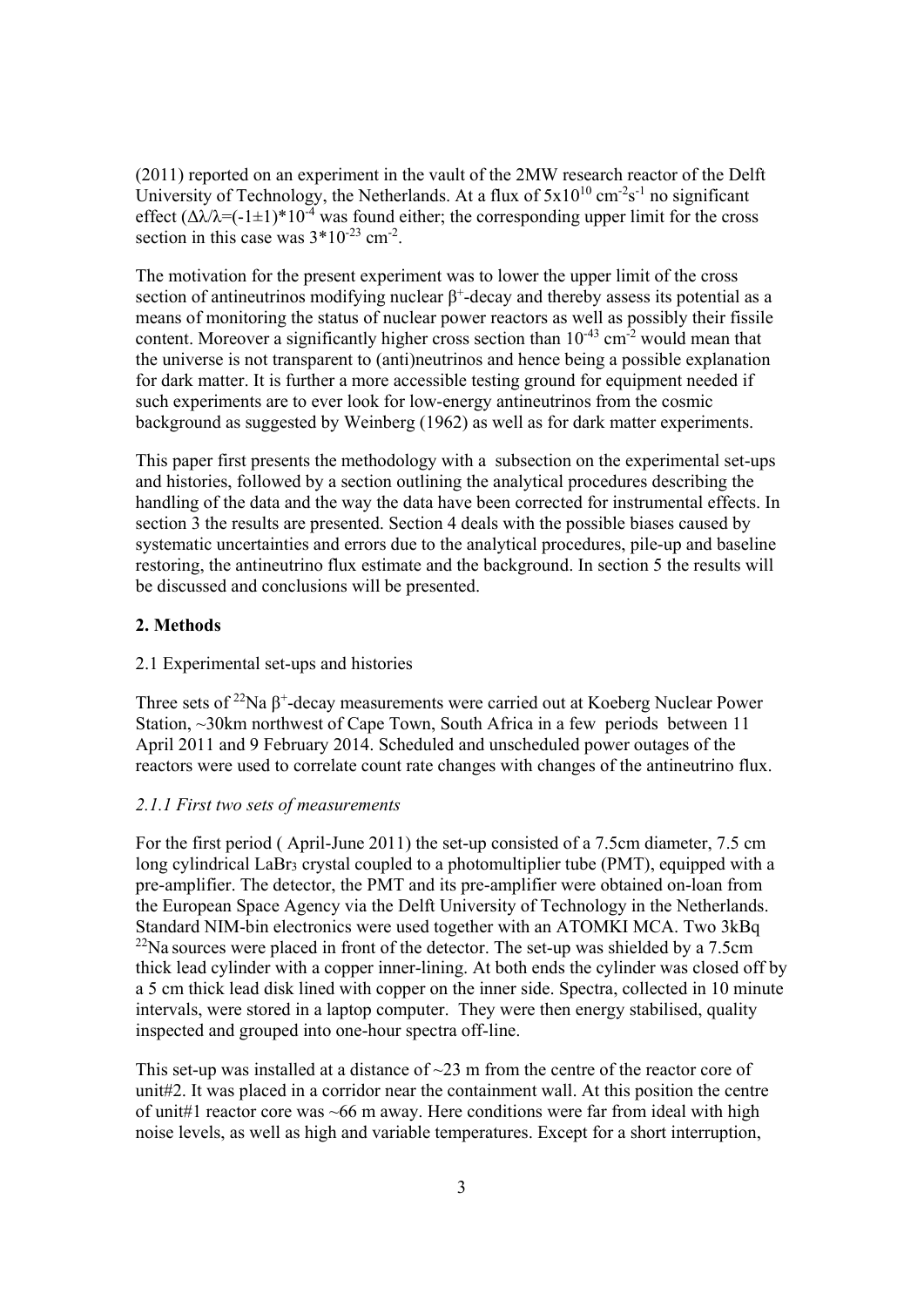unit#1 ran at its full power of 0.9 GWe. During the ramp-up of the unit#2 reactor, problems were encountered with the newly purchased main amplifier forcing the use of a replacement. Reactor-OFF measurements were therefore made with the initial amplifier while reactor-ON data were gathered using the replacement amplifier. On analysis of the data from the two periods it was concluded that the differences of  $10^{-3}$  seen in count rate could not reliably be ascribed to a change in reactor status leaving a need for further measurements.

For the second set of measurements (February-August 2012) the LaBr<sub>3</sub> detector was no longer available necessitating the use of a NaI and a planar HPGe detector from iThemba LABS together with the lead shielding used in the first measurement. Both detectors were equipped with standard NIM-bin electronics and digitized with an ATOMKI MCA before stored into a laptop for off-line energy stabilisation and analysis. This set up was placed in the seismic vault of the reactor building well below ground level, directly under the reactor at a position about 16 m from the centre of the core of unit#1 corresponding to a distance of  $\sim$ 82m from the centre of unit#2. Here there is about 7m of reinforced concrete between the set up and the reactor core leaving a space of  $2*3*2m^3$  between the concrete pillars, concrete floor and ceiling to work in. The weak ventilation in this large underground vault and the enormous mass of the surrounding concrete results in the temperature and humidity remaining relatively constant during the year. Each of the two detectors used a 3kBq <sup>22</sup>Na source.

Due to limitations on the transport of  $LN<sub>2</sub>$ , the HPGe detector was mainly used to assess the background as well as possible differences in the observed spectrum during both reactor-status ON and OFF. As no obvious differences in the background spectrum could be seen between reactor-ON and -OFF, the HPGe detector was disengaged. The NaI detector used had signs of deterioration from previous use, showing up as asymmetric peaks. Moreover the system showed pile-up in both pulse shape and peak position. The former was evident in the difference in peak shapes between background (BG) measurements (no source) and with source (Na+BG). One of the consequences was that neither a reliable background subtraction nor an off-line energy calibration could be applied. The data were not of sufficient quality to warrant further analysis and a third series of measurements was prepared.

# *2.1.2 Third set of measurements*

The third set of measurements was conducted at the same location and position under the reactor as the second set. Despite the fact that the quality of the data from the first two sets of measurement was considered to be insufficient, the experience helped in the planning of the set-up of the third series of measurements as it became clear that a stable measurement environment is a prerequisite for long-term, high-quality data. A compact data-acquisition incorporated in the photo-multiplier tube (PMT) base has considerable advantages of e.g. recording various parameters such as the fine gain adjustment, PMT base temperature, and others, together with the spectra. Moreover on-line spectrum stabilisation is available which eliminated the need for less accurate offline spectrum drift corrections.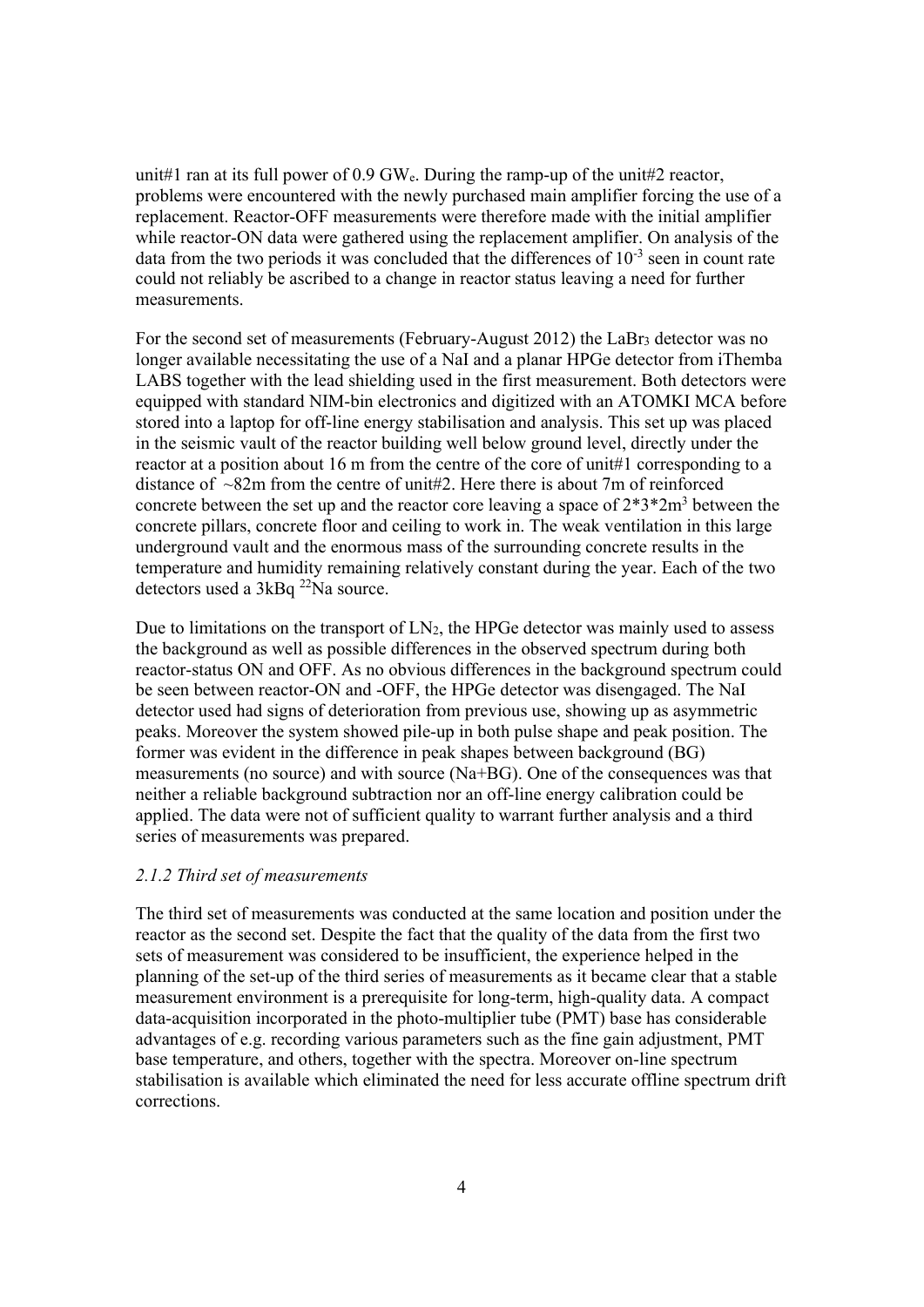From analysing the first two measurements it also became clear that coincident summing would provide a way of experimentally separating events from the branches via  $\beta^+$ emission and via electron capture (EC). Based on these experiences, the set-up was redesigned for optimum sensitivity for coincident summing and making use of the advantages of a compact

hard- and software acquisition system. For the third series the detector used was a 10.4 cm long, 10.4 cm diameter cylindrical NaI crystal with a 12mm diameter, 51mm deep well in which the source can be placed. The detector is optically coupled via a quartz light guide to a 76 mm diameter low-K, Electron Tube 9305KB PMT which is surrounded by a solid mu metal shield and equipped with a 14 pins connector. This detector set-up was manufactured by SCIONIX– Holland: model 102 BP102 / 3M-X. It plugged into an



Figure 1.. Gamma-ray spectra with the NaI well detector and the  $^{22}$ Na source inside the well (top) and outside the detector (bottom).

ITECH Venus base. The Venus is a universal digital multichannel analyser integrated into a photomultiplier base. It incorporates all the necessary electronics and was connected to a LENOVO laptop via the USB port. The on-line spectrum stabilisation and spectra storage was controlled by the INTERWINNER software provided with the Venus base. The detector and the PMT were housed inside a cylindrical lead shield with 7.5cm lead walls and an inner copper lining. At the top there are two 7.5cm thick, dove tailed sliding doors of lead; at the bottom there is an 85mm diameter hole through which the VENUS-base

protrudes. Directly below the bottom of the vertical lead cylinder, at a distance of about 20cm, there are two 5cm thick lead discs that provide shielding against radiation from the floor.

The <sup>22</sup>Na source is glued into a Perspex holder then wrapped in a 1mm thick Al foil and surrounded by  $\sim$ 3mm thick Pb foil. The Al and Pb foils absorb the positrons and the Xrays produced by the source. The source strength was

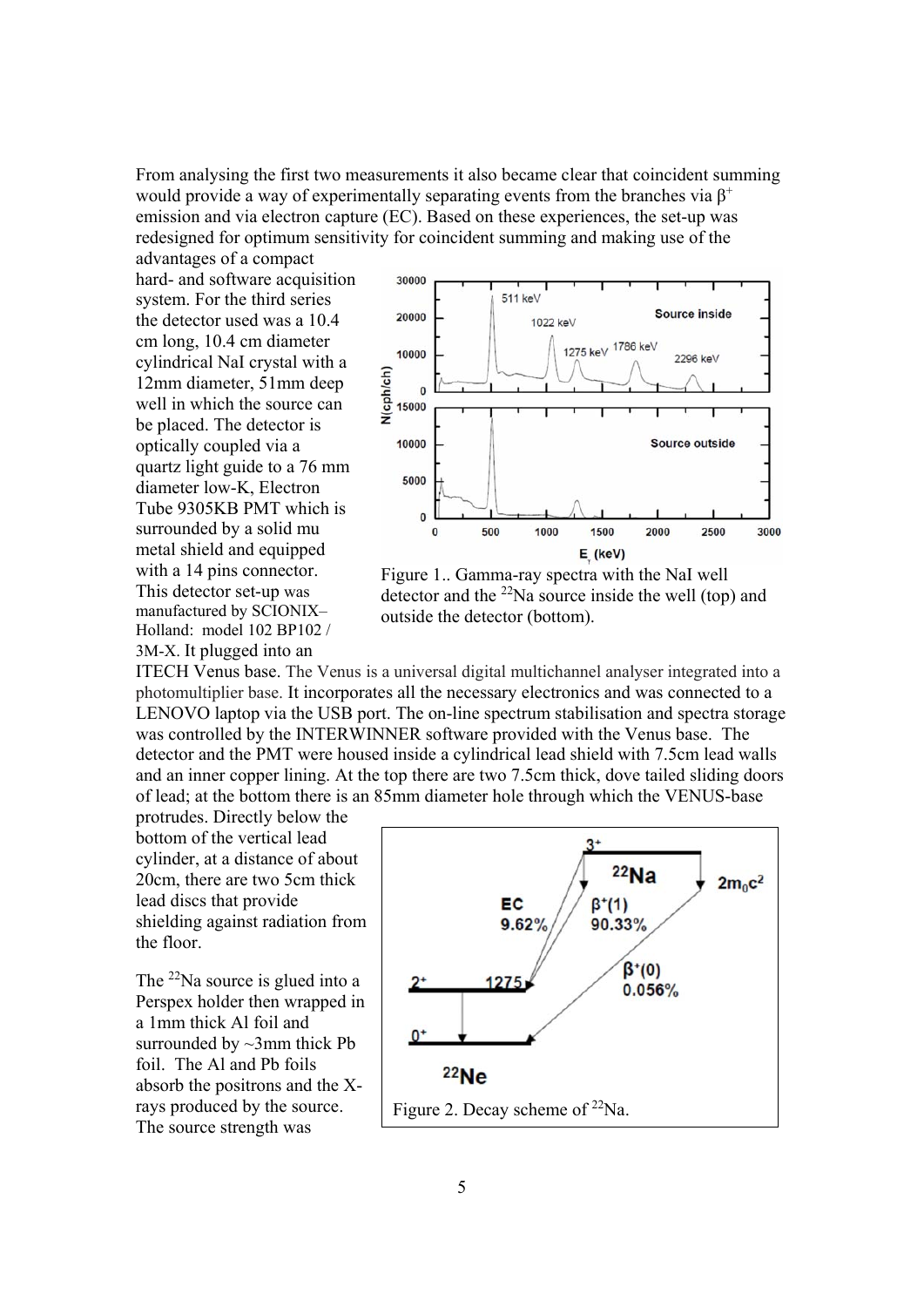estimated to be ~2kBq from the count rate at the start of the measurements.

Shown in Fig. 1 are spectra taken with the source inside and outside the well of the detector, which illustrates the effect of coincident summing in reducing the low-energy part of the spectrum and strengthening the high-energy part of the spectrum. The bottom panel shows the "traditional" spectrum of  $^{22}$ Na with the prominent 1275 and 511 keV peaks due to the de-excitation of the first excited state of  $^{22}$ Ne and one of the quanta from the positron annihilation, respectively (see Fig. 2). With the source inside the detector, additional peaks show up at 1022 (2\*511) keV, 1786 (1275+511) keV and at 2297 (1275+2\*511) keV. The shape of the continuum part of the spectra has changed due to the summing effects. (It should be noted that we use the term continuum for the part of the spectrum on which the peaks reside and that spectra taken without a source are named background.) This change in continuum shape complicates the continuum estimate and hence makes the resultant net peak count rates systematically less reliable. The comparison of the two spectra clearly indicates that all events (except for the background in this energy range) above the 1275 keV peak are due to coincident summing only and



hence are exclusively related to  $\beta^*$ -decay.

Data were acquired with this setup during two uninterrupted periods: 3 January-28 May 2013 and 20 August 2013-9 February 2014. During the first period a short BG measurement was conducted from 12 to 21 February. On 20 May a BG measurement was started, but on 28 May the system was inadvertently shut down, which went unnoticed until 20 August. On 20 August a long background measurement run was started, which continued until 8 October, on which date a new series of Na+BG measurements was started that lasted until 9 February 2014.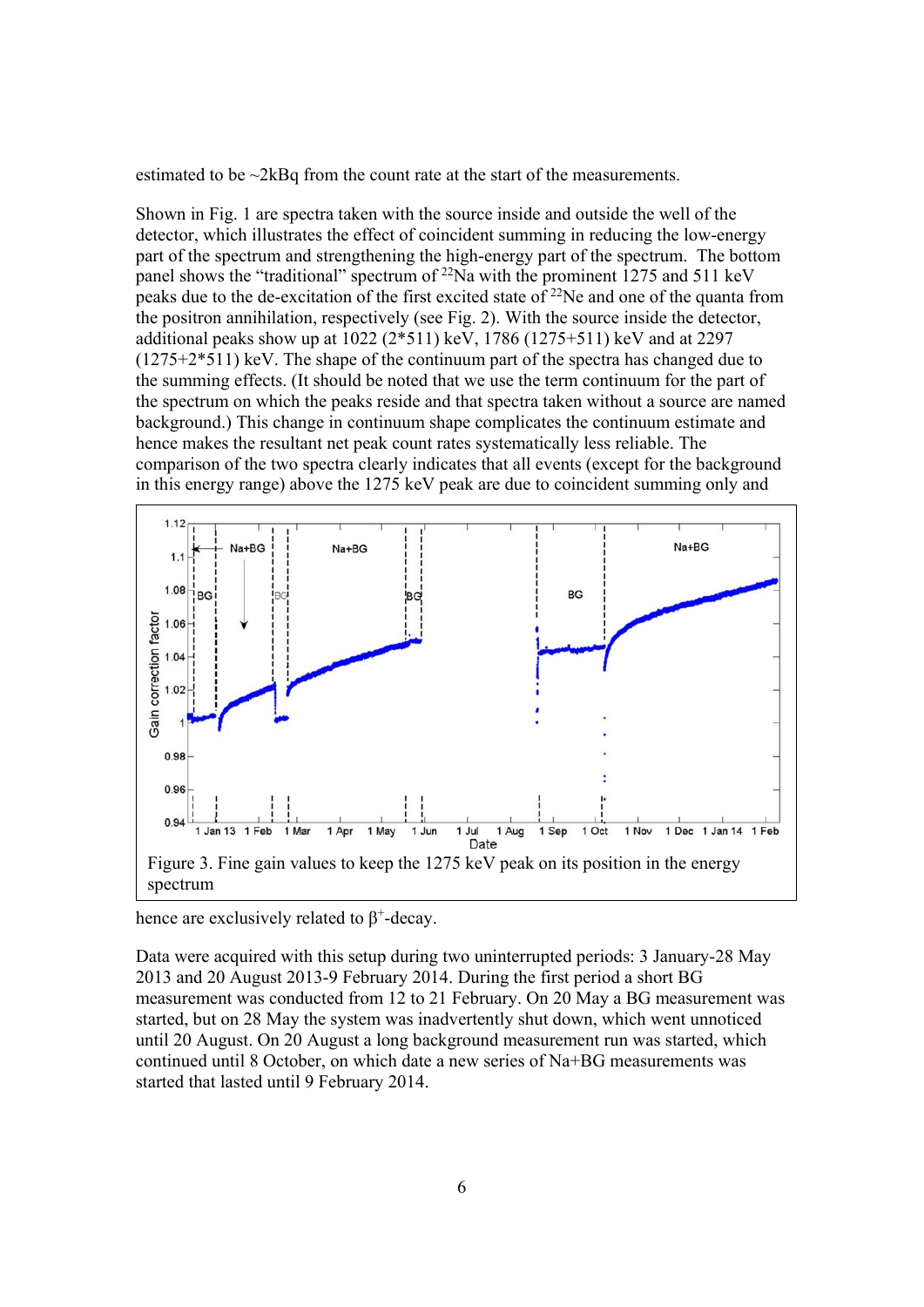The online linear spectrum stabilisation was based on a gate around the 1275 keV peak. A fine-gain adjustment was automatically applied roughly every ten minutes. The adjustments were logged in a file for offline assessment. Figure 3 shows the applied finegain adjustments for the entire period. It is noticeable that during the BG measurements



with a constant low count rate the applied finegain adjustment shows an only slight linear increase with time, but that, aside from the relatively large adjustments on start-up, the values during Na+BG measurements where the count rate decreases to good approximation linearly, the fine-gain adjustment linearly increase with time.

This slow gain-drift phenomenon points towards a count rate effect such as insufficient pile-up correction or the baseline restoration not varying with the diminishing count rate. In both cases a decreasing count rate would reduce the pulse height. Consequently to keep the 1275 keV peak in the spectrum at a fixed channel position the fine-gain has to be

increased as the count rate diminishes. If the adjustments are small the linear spectrum stabilisation seems to be sufficient, but during rapid changes of the value such as in the August-October 2014 period the lack of higher order terms in the stabilisation may cause transfer of counts from one region of interest (ROI) to another. Since the stabilisation centres around the 1275 keV peak, the lack of higher-order stabilisation will affect the high energy side more than the low energy side of the spectrum because the channel

number is raised to a higher order (see also Sect. 4.2).

If a small change in the half-life of the decay is to be detected, a measurement over a period that is short compared to this halflife renders an insensitive method, as was also experienced by Lindstrom et al.  $(2011)$ . To detect a relative effect of e.g. 10-4 the number of counts must be at least of the order of  $10^8$ . Such numbers are only



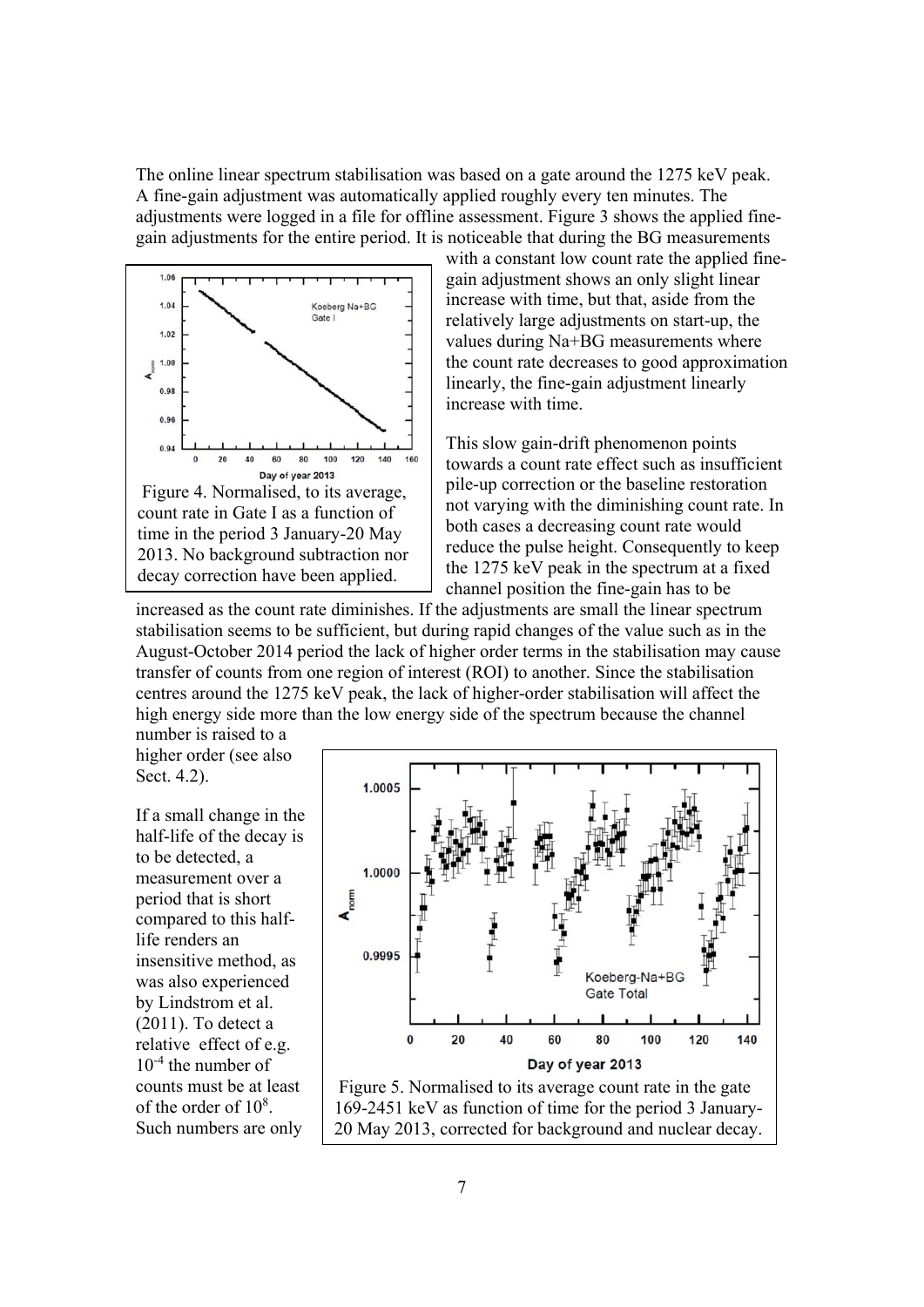achievable in long-term measurements and high count rates. But at the same token, small systematic changes may either enhance or mask such an effect present in the data and may not be traceable. Compared to absolute count rate measurements, measurements of count rate ratios are much less sensitive to systematic errors and uncertainties.

## 2.2. Analytical procedures.

In the remainder of the paper energy ROIs will be set in the spectra and certain analytical procedures will be abbreviated. Table 1 presents an overview of the ROI settings and the abbreviations. In the figures presenting our measurements, error bars represent 1σ statistical uncertainties arising from propagating uncertainties based on normal distributions.

| <b>ROI</b>    | Region of Interest                                                                  |  |  |  |  |  |
|---------------|-------------------------------------------------------------------------------------|--|--|--|--|--|
| Gate Total    | ROI in the $\gamma$ -ray energy spectrum with 169 $\leq$ E $\leq$ 2451 keV.         |  |  |  |  |  |
| Gate 1275 keV | ROI in the $\gamma$ -ray energy spectrum with 1152 <e<1351 kev.<="" td=""></e<1351> |  |  |  |  |  |
| Gate I        | ROI in the $\gamma$ -ray energy spectrum with 1353 <e<1921 kev.<="" td=""></e<1921> |  |  |  |  |  |
| Gate II       | ROI in the $\gamma$ -ray energy spectrum with 1922 <e<2451 kev.<="" td=""></e<2451> |  |  |  |  |  |
| Na+BG         | Measurement with <sup>22</sup> Na source.                                           |  |  |  |  |  |
| <b>DDC</b>    | Dip and decay corrected after subtraction of an average background                  |  |  |  |  |  |
|               | (see text).                                                                         |  |  |  |  |  |
| Pivoted       | Count rate pattern fitted by a linear function and pivoted around its               |  |  |  |  |  |
|               | average value to a horizontal pattern.                                              |  |  |  |  |  |
| ON/OFF        | Reactor on power/ reactor shut down.                                                |  |  |  |  |  |
| <b>DOY</b>    | Day of the year 2013.                                                               |  |  |  |  |  |

|  |  |  |  | Table 1. Settings of energy gates and abbreviations |
|--|--|--|--|-----------------------------------------------------|
|--|--|--|--|-----------------------------------------------------|

In the decay of <sup>22</sup>Na to <sup>22</sup>Ne(1) electron capture results in a 1275 keV gamma ray only. whereas  $\beta^+$ -decay in addition has two 511keV photons. In the latter case all three quanta are emitted within the time resolution of the data-handling system and give rise to coincident summing. With coincident summing  $\beta^+$ -decay gives rise to stronger high-

energy peaks and continuum in the spectrum. Therefore two very broad ROIs, Gate I and Gate II, were set to monitor the purely  $\beta^+$ decay related events. Figure 4 shows the count rate evolution in one such a very broad ROI. The interruption starting around day 45 was for a background measurement to be made. The figure illustrates the dominance of the nuclear decay on the count rate.

To investigate possible weaker effects, the data were corrected for background and subsequently corrected for nuclear decay using the literature value for the decay constant  $(\lambda=3.039*10^{-5} h^{-1})$ . An unexpected

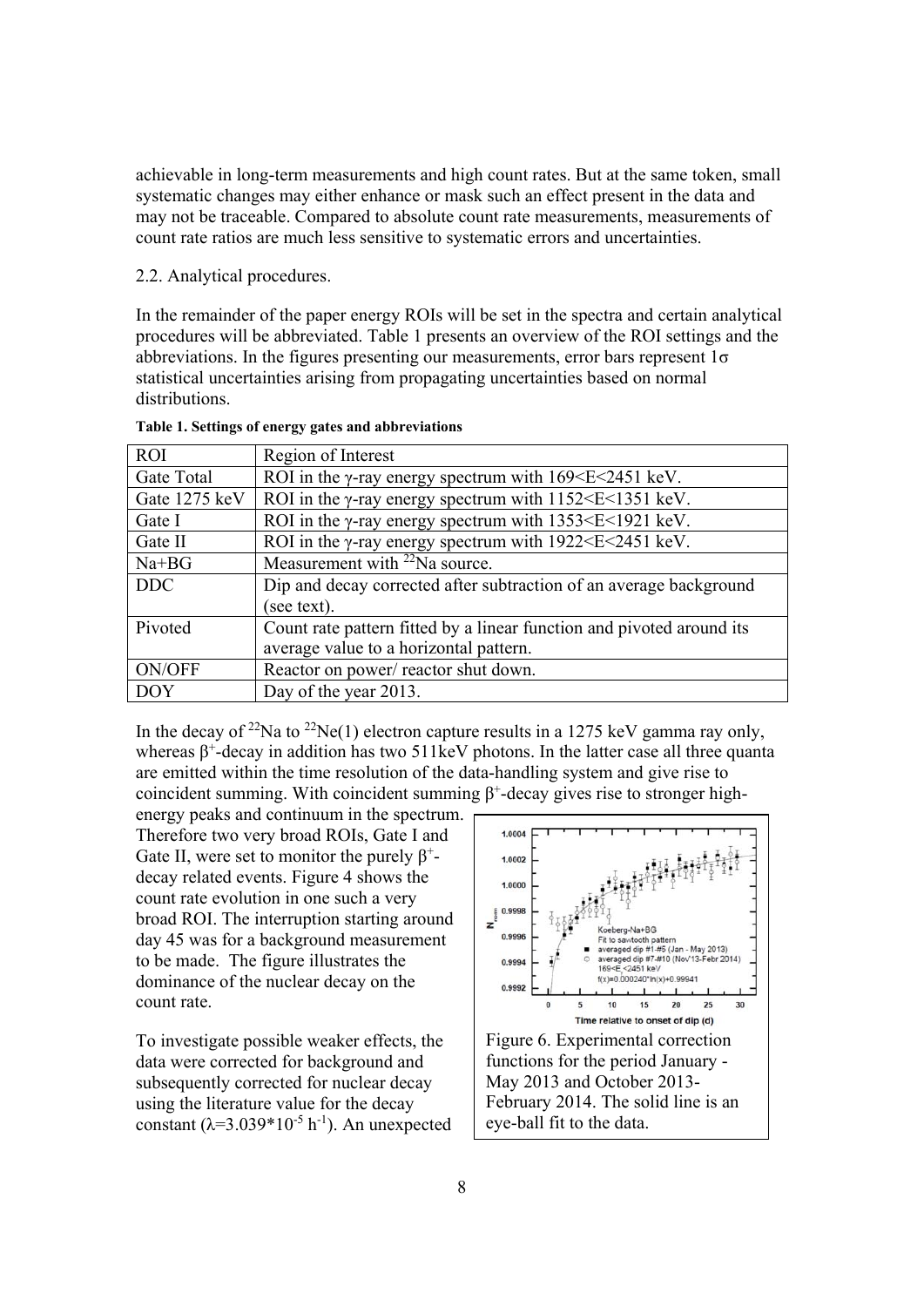result was observed in all parts of the energy spectrum. Shown in Fig. 5 is the count rate, after background and decay corrections were applied, for a ROI set over almost the complete spectrum. A regular saw tooth-like pattern can be seen with an approximate periodicity of 30 days in the Na+BG data, but such a pattern was not observable in the much lower statistics spectra of the background measurements.

## 2.2.1 Dip corrections

Although the 30 day periodicity brought to mind a lunar influence, a detailed analysis revealed that the minima occurred at about noon on the first day of the month, irrespective of the length of the month, pointing to an artefact. Within statistics, an adjustment made to the date on the laptop in March 2014 corroborated this finding. If the dips are proportional to count rate then the minima would become shallower with time which is also observed. A software effect related to the management of time is now considered to be the most likely cause. The event scheduler on the laptop contains a programme LaunchRnR (" Lenovo uses this task to launch Rescue and Recovery for user



Figure 7. Decay and dip corrected count rates for Gates I and II in the period October 2013- February 2014. The solid line in the top panel represents the best linear fit to the data.

to make Backup on local system"). The programme is started at 12:00pm on the first of the month. It is unclear how this programme affects the time management of the data acquisition.

Under the assumption that the dip effect is an artefact, the data were separated into monthly periods and summed in order to obtain better statistics from which a correction function could be derived. The result is shown in Fig. 6. One notices that the correction function fits the data well except for the first two days of the November-February period where the minimum is not as deep and also shifted by one day. A correction calculated from the function was applied to all the data, except for the first two days in the second period where the values of the points plotted in Fig. 6 were used as the correction factor.

The effectiveness of the correction can be judged from Fig. 7 where the counts in Gates I and II are plotted after the decay and dip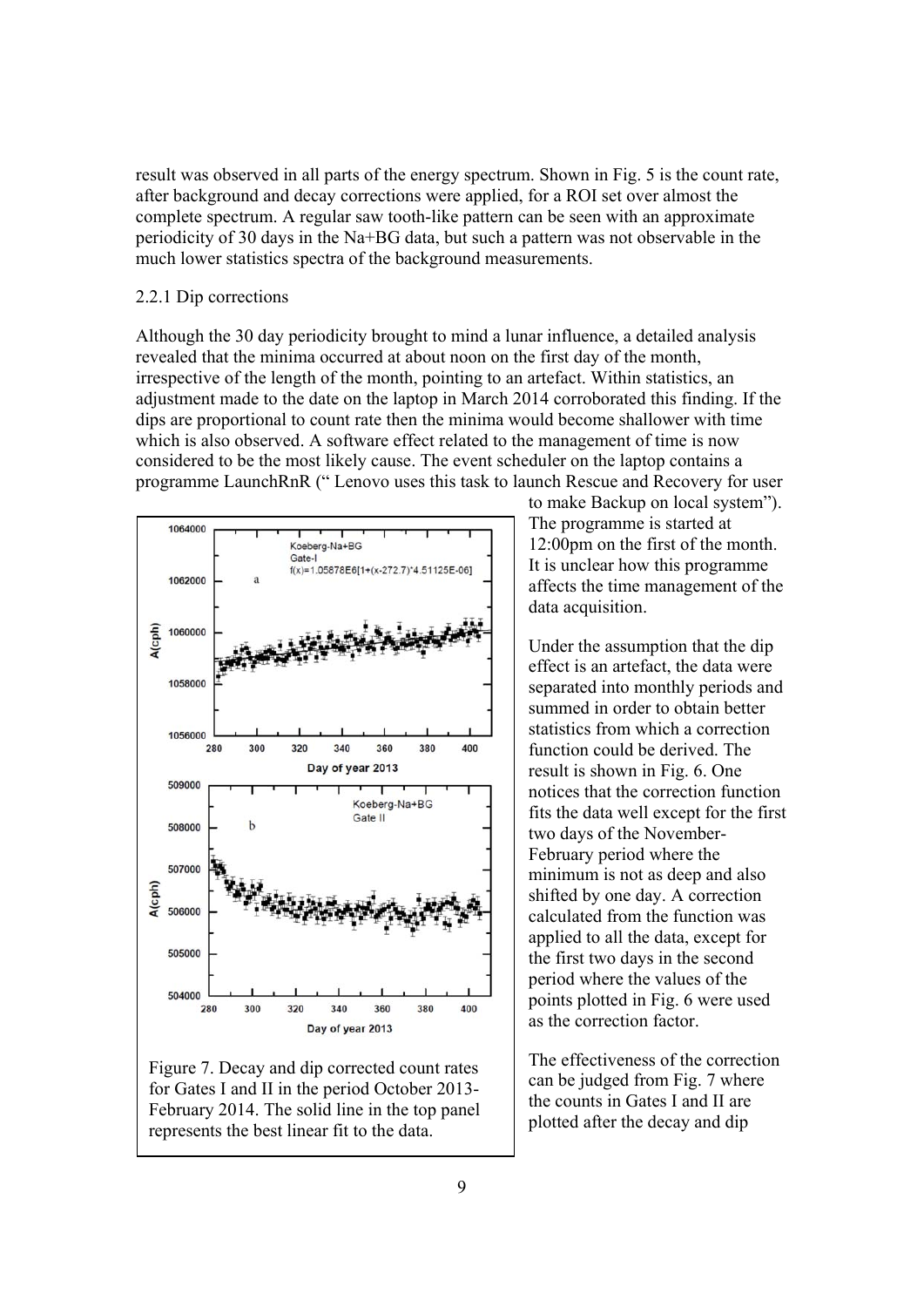corrections have been applied for the period October 2013 to February 2014.

2.2.2 Sensitivity to online gain corrections.

Figure 7b (Gate II and furthest from the stabilisation peak at 1275 MeV) shows a gradually decreasing residual count rate during the first 30 days of the measurement, after which the count rate is almost constant. In Fig. 7a (Gate I and adjacent to the stabilisation peak) the residual count rate has a slight  $(5*10^{-6} \text{ day}^{-1})$  linear increase with time. The

solid line represents the best linear fit to the data and is used for a correction to the data by introducing a pivoting around the average of the count rate, which in this case occurs at day 340. The purpose of the pivoting is to obtain a horizontal count rate pattern for the entire reactor-ON-OFF-ON period. Subsequently for each of the reactor-ON and reactor-OFF periods weighted averages are determined separately to assess reactor-status effects (see Sect. 2.2.3).



The decrease in count rate seen at the left of Fig. 7b can be understood from the fact that Gate II is further away from the stabilisation peak. The data

are therefore more sensitive to any non-linearity in the gain, as well as the initial rapid gain changes. The starting date of the data in Fig. 7 is 8 October which falls in the 30 day period where a rapid change in fine-gain correction was still required, as can be seen from Fig. 3. Data as presented in Fig. 7b cannot be corrected by pivoting and have been excluded from further analysis.

The on-line stabilisation effect for Gate II as presented in Fig. 7b also effects e.g. the ratios involving Gate II as is shown in Fig. 8 for the ratio Gate II/ Gate I, which in principle should be independent of reactor status and insensitive to DDC.

## 2.2.3 Reactor-status effects

After the reactor is switched off, the fuel assemblies are left in the reactor for approximately a week to cool down and then are removed from the core and placed in the spent fuel pool. Decay antineutrinos however, continue to be emitted by the fuel. The gradual start-up of the reactor takes several days to almost a week before full power is reached. Vertical lines in Figs. 9-11 indicate the beginning and end of these transition periods on either side of the reactor-OFF period. The cool-off and start-up periods have been excluded from the weighted averages for the reactor-ON and -OFF periods.

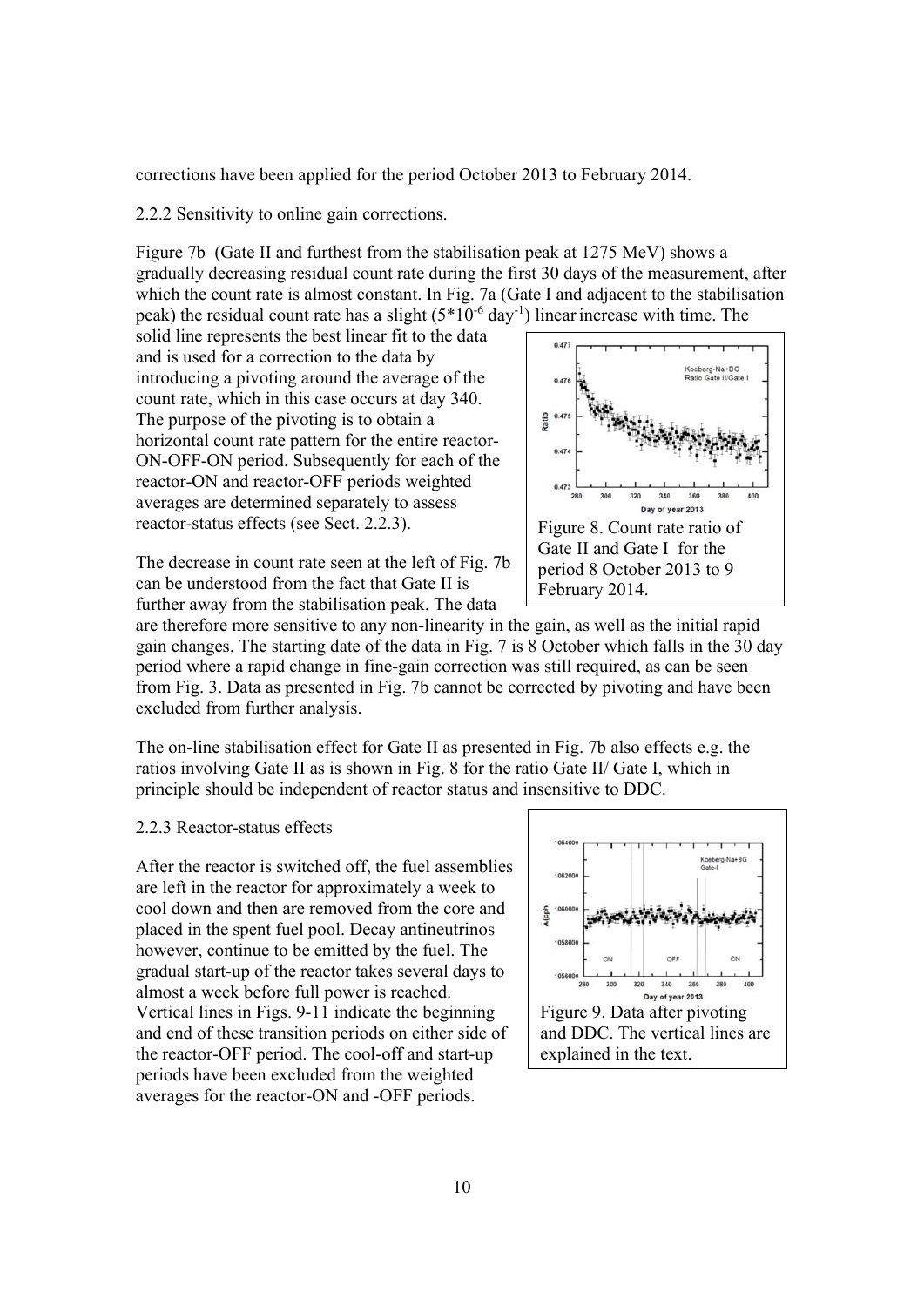The result is presented in Fig. 9. To establish if the count rate is affected by the reactor status, the weighted averages of the count rate during the three periods are calculated from the corrected data. By taking the weighted average between the two ON periods, the effect of any remaining gradient in the data is reduced. With a linearly changing count rate curve and equally long measuring periods for the two ON periods the pivot is located at the centre of the OFF period. This implies that a small systematic error introduced by too much or too little rotation hardly affects the average value of the OFF-period, but it has an opposite effect on each of the ON-period weighted average values (bringing one ON value closer to the OFF-value and the other ON value further away) and their related  $\chi^2$ -values. In first order the opposite effects cancel by taking the average value of the two ON-period weighted averages.

The change in count rate relative to the reactor-OFF count rate: ΔAON-OFF /AOFF is directly related to the change in decay constant,  $λ$ , and the associated cross section,  $σ$ , for the process leading to the change:

$$
\frac{\Delta A_{ON-OFF}}{A_{OFF}} = \frac{\Delta \lambda}{\lambda}.
$$
\n(1),

and 
$$
\sigma = \frac{|\Delta \lambda|}{\Delta \phi_{\nu}}
$$
 (2)

where  $\Delta \phi_v$  is the difference in antineutrino flux between reactor-ON and reactor-OFF, under the assumption that all effects are due to antineutrino interactions only. A discussion on the systematic effects induced by the various approximations in the analytical procedures is presented in Sect. 4.1.

#### **3. Results.**

The analysis described above was carried out for a total of two ON-OFF-ON transitions of reactor unit#1: one in February-May 2013 and a second one in the period October 2013-February 2014. This resulted in the two data sets for Gate I and Gate 1275 keV plotted in Fig. 10. To reduce the statistical scatter of the results, 7 day averages are plotted.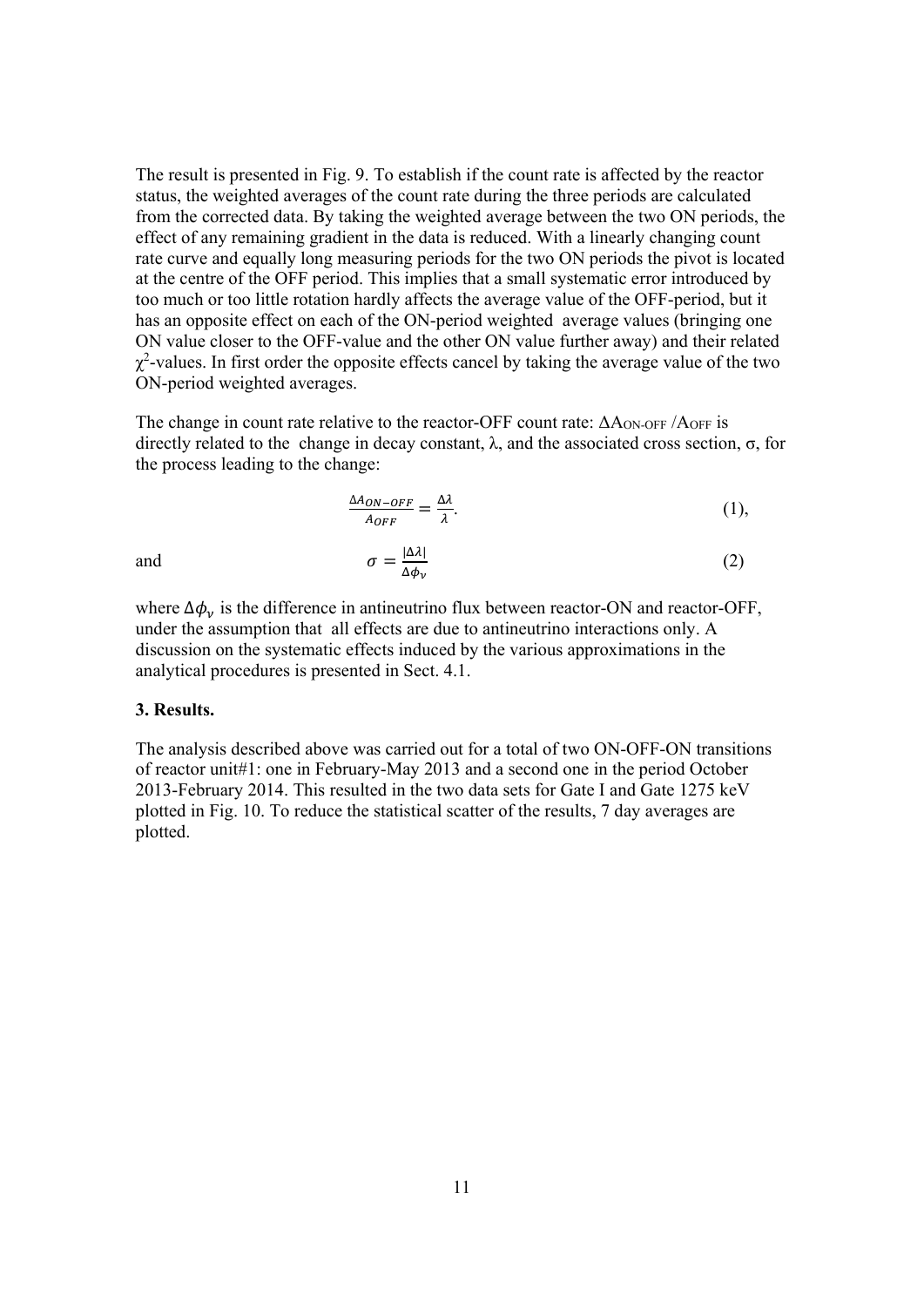

From the data plotted in Fig. 10 one notices that the count rates decrease for Gate-I during reactor-ON whereas the count rates increase in Gate 1275 keV during the same period. Of interest is to note that while the count rate in Gate 1275 keV is affected by both  $\beta^+$ -decay and EC, whereas the count rate in Gate I is affected by  $\beta^+$ -decay only. One needs to caution against labelling this a physics effect as instrumental effects may still play a roll.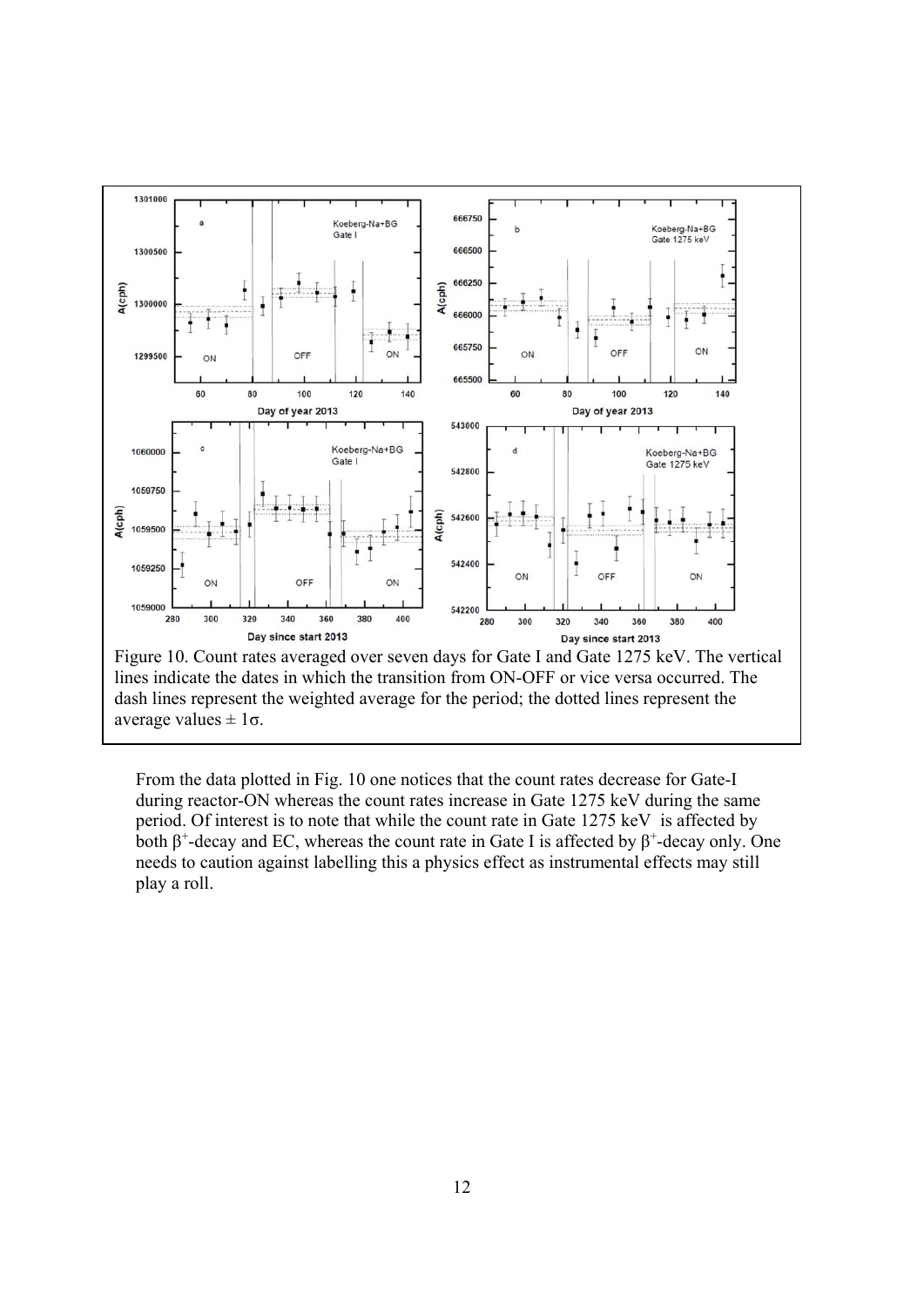The fact that the count-rate changes, in the two ROIs as a function of reactor status, have opposite signs for Gate 1275 keV and Gate-I should have an effect on the count rate change for an almost total energy ROI Gate Total. Their count rates show a proper linear behaviour and hence may be analysed with the procedures described in Sect. 2. In Fig. 11 the count rate evolutions are presented for the periods February-May 2013 and October-February 2014. Both panels in the figure show a drop in count rate during reactor-ON periods. Included in Gate Total are the two ROIs under discussion plus  $\beta^+$ -decay related events such as the 511 and 1022 keV peaks and their associated continua.



Exp of year 2013<br>Figure 11. Count rates averaged over seven days for Gate Total. The vertical lines indicate the dates in which the transition from ON-OFF or vice versa occurred. The dash lines represent the weighted average for the period.

**Table 2. Value of the weighted average count rate with corresponding χ2-values and the average difference between ON and OFF count rates. The uncertainties represent 1σ values.** 

| <b>DOY</b><br>2013 | <b>Status</b> | $A_{total}(cph)$<br>$(169-2451 \text{ keV})$ | $\chi^2$ | $A_{1275}$<br>(cph)<br>$(1152 - 1353)$<br>keV) | $\chi^2$ | $A_{\text{Gate-I}}$<br>(cph)<br>1353-1921<br>keV) | $\gamma^2$<br>λ | ΔΑ<br>L $A_{OFF}$ J<br>$*104$<br>total | ΔΑ<br>Լ $A_{OFF}$ յ<br>$* 104$<br>1275 | ΔΑ<br>Լ $A_{OFF}$ յ<br>$* 104$<br>Gate I |
|--------------------|---------------|----------------------------------------------|----------|------------------------------------------------|----------|---------------------------------------------------|-----------------|----------------------------------------|----------------------------------------|------------------------------------------|
| 53-80              | ON            | $6119280 \pm 110$                            | 1.41     | 666080±40                                      | 1.25     | 1299930±50                                        | 1.28            |                                        |                                        |                                          |
| 87-112             | <b>OFF</b>    | $6119490 \pm 100$                            | 1.11     | $665980\pm30$                                  | 1.61     | 1300110±50                                        | 1.41            | $-0.66\pm0.16$                         | $1.4 \pm 0.5$                          | $-2.3 \pm 0.3$                           |
| 122-140            | <b>ON</b>     | $6118950 \pm 110$                            | l.79     | 666060±40                                      | 1.39     | 1299720±60                                        | 2.04            |                                        |                                        |                                          |
|                    |               |                                              |          |                                                |          |                                                   |                 | $-0.52 \pm 0.11$                       | $0.9 + 0.5$                            | $-1.9 + 0.4$                             |
| 282-315            | <b>ON</b>     | 4805640±80                                   | 1.02     | 542590±30                                      | 1.32     | 1059480±40                                        | 0.97            |                                        |                                        |                                          |
| 323-362            | <b>OFF</b>    | 4805787±70                                   | 1.21     | 542550±20                                      | 1.33     | 1059640±30                                        | 1.87            | $-0.39\pm0.16$                         | $0.4 \pm 0.5$                          | $-1.6 \pm 0.3$                           |
| 368-389            | <b>ON</b>     | 4805570 $\pm$ 80                             | 1.27     | 542560±30                                      | 0.26     | 1059460±40                                        | 1.15            |                                        |                                        |                                          |

Table 2 presents the weighted averages of the count rates during a full reactor-status period (ON or OFF) used in Figs. 10 and 11. The  $\chi^2$ -values for a linear fit to the count rates. Also tabled is the average change of count rate during the two reactor-ON periods on either side of the reactor-OFF period, relative to the count rate during reactor-OFF period. The combined result of the two data sets is  $-0.52\pm0.11$ ,  $+0.9\pm0.5$  and  $-1.9\pm0.4$ , for Total, Gate 1275 keV and Gate-I, respectively, with external uncertainties quoted.

From the data listed in Table 2 it can be derived that for the combined ROIs, Gate 1275 keV and Gate I, the value of  $\Delta A/A = (-0.9 \pm 0.3)^* 10^{-4}$  and  $\Delta A/A = (-0.6 \pm 0.3)^* 10^{-4}$ , for the two periods, respectively. These values indicate that the overall count rate changes with the values as obtained for Gate Total. In addition an exchange of count rate takes place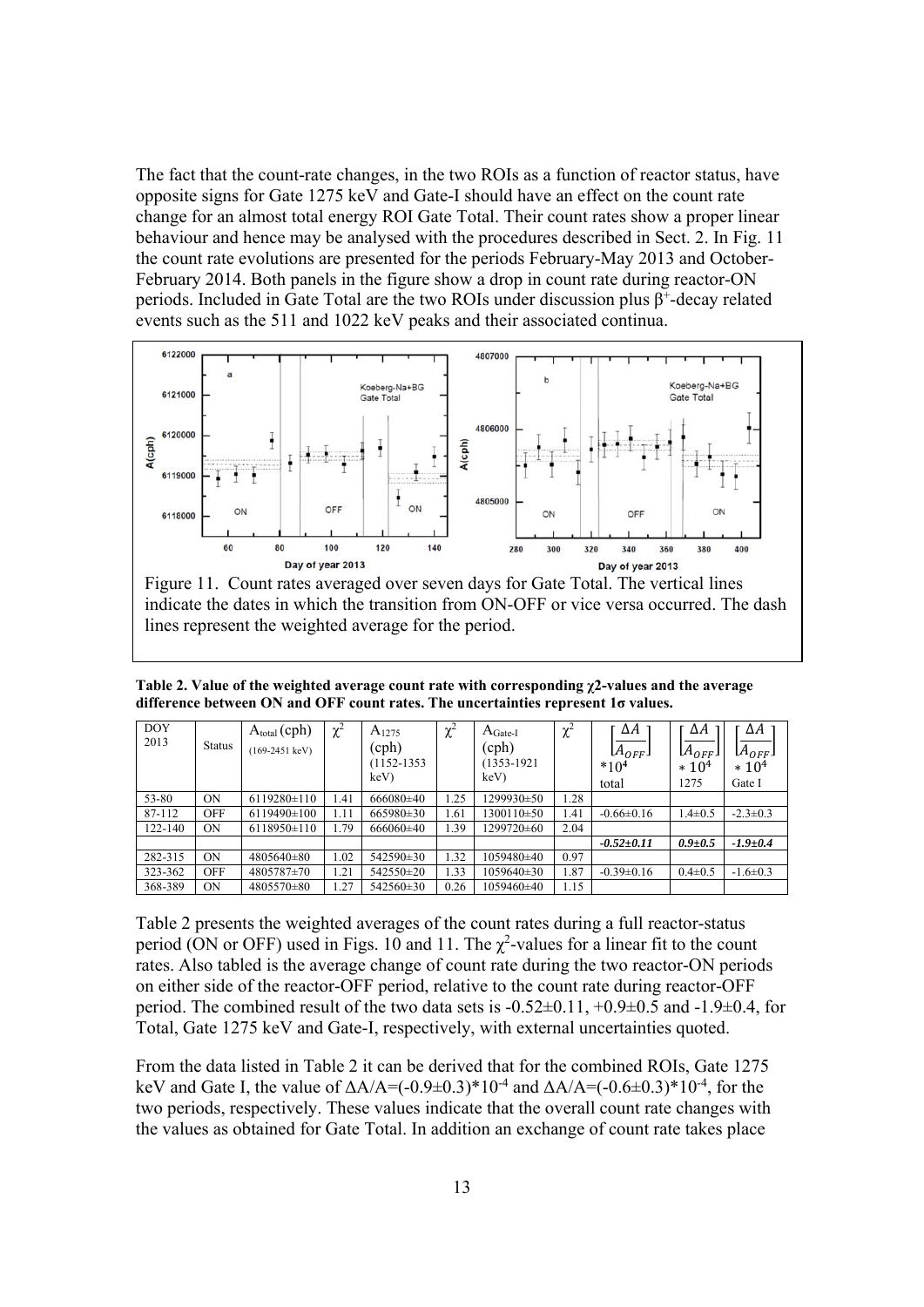between Gate 1275 keV and Gate-I. This exchange may carry information on changes in the partial decay constants.

## **4. Systematic uncertainties and errors**

## 4.1. Analytical procedures

In Sect. 3 the results of the measurements have been described following the analytical procedures as outlined in Sect. 2. In these procedures only statistical uncertainties have been considered. The analysis results in possible effects of the order of 10-4. The procedures include corrections for saw-tooth shape dips, nuclear decay, and pivoting of data evolutions to allow the deduction of weighted averages. One may therefore question whether the accuracy of the results overrides the high precision.

The data set allows an assessment of the accuracy of the  $\Delta A/A$  ratios. The ratio of the counts rates in the ROIs Gate 1275 keV and Gate-I, R, may be obtained in three ways:

- 1. As a direct ratio for every data point without a correction for the saw-tooth dips and the decay of the source. (No dip and decay correction: No-DDC).
- 2. The direct ratio for every data point after correction for the saw-tooth dips and the decay (DDC)
- 3. The ratio of the weighted averages for each of the reactor-ON/OFF periods. This method is indicated as RWA.

The first method contains the least assumptions and is based on the fact that common factors in numerator and denominator cancel in a ratio. These common factors include source strength and live time . In the second method the assumption is made that the dips are an instrumental effect, which may be corrected for by a correction function as described in Sect. 2.2.1 and illustrated in Fig. 6. The corrections for decay (source strength) and live time are the same for the corresponding data points and will drop out in the ratio. In the third method the effects of dip correction and decay correction and variations in live time end up in the weighted average, possibly after a linear fit to the data set of the three reactor-status periods and subsequently pivoted. This method contains the largest systematic uncertainty. The three methods are therefore listed in order of an increasing number of assumptions.

Table 3 presents a comparison of the results of the three methods during two periods in which the reactor status switched from ON-OFF-ON. For each of the periods there is no significant difference in the change in count rate ratio, ΔR, between the three analytical methods despite small differences between the corresponding R-values. The ΔR values for the two periods differ by a factor of two. Two possible explanations are: effects caused by the insufficient pile-up and/or base-line restoration were only partly compensated for by the linear spectrum stabilisation, and/or there was a change over time in the reactor-fuel composition. In the OFF-period in March-April 2013 no changes to the fuel composition were made, in contrast to the OFF-period in November-December 2013 when changes were made. From the results in Table 3 the explanation of the change in fuel composition is less likely because there is quite a change between the periods DOY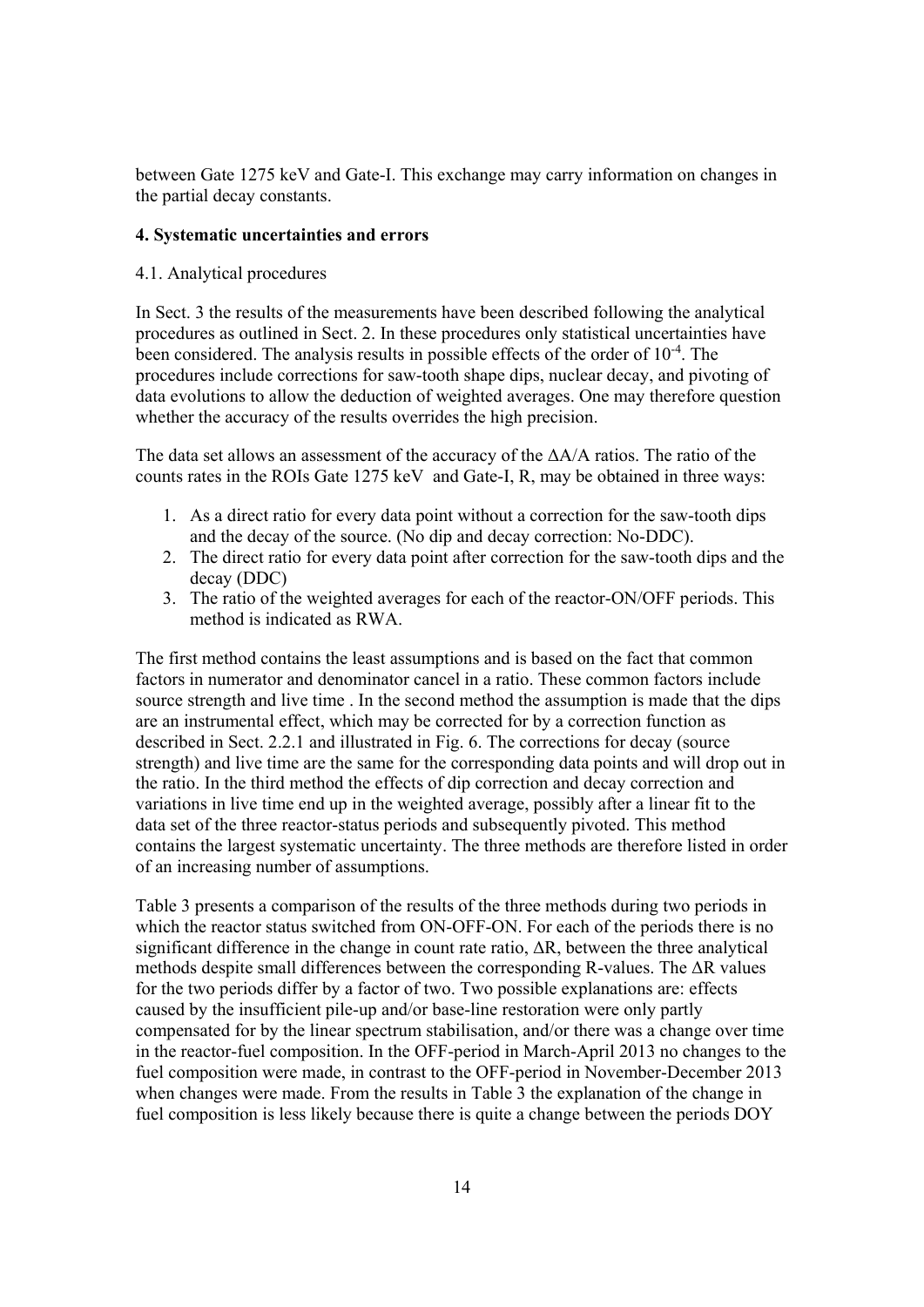122-140 and DOY 282-315, whereas such a difference is absent between the periods DOY 282-315 and DOY 368-389.

**Table 3. Values of the count rate ratio R for three analytical procedures for two periods with a reactor-ON-OFF-ON sequence.** 

| <b>DOY</b> |               | $R_1$      | R <sub>2</sub> | $R_3$      | $\Delta R_1$ *10 <sup>4</sup> | $\Delta R_2^* 10^4$ | $\Delta$ R <sub>3</sub> *10 <sup>4</sup> |
|------------|---------------|------------|----------------|------------|-------------------------------|---------------------|------------------------------------------|
| 2013       | <b>Status</b> | No-DDC     | DDC.           | <b>RWA</b> |                               |                     |                                          |
|            |               |            |                |            |                               |                     |                                          |
| 53-80      | <b>ON</b>     | 0.51503(3) | 0.51220(3)     | 0.51239(4) | $1.6 \pm 0.5$                 | $1.7 \pm 0.4$       | $1.5 \pm 0.5$                            |
| 87-112     | <b>OFF</b>    | 0.51487(3) | 0.51204(3)     | 0.51224(3) | $1.8 \pm 0.3$                 | $1.9 \pm 0.3$       | $1.9 \pm 0.3$                            |
| 122-140    | <b>ON</b>     | 0.51507(4) | 0.51225(4)     | 0.51246(4) | $2.0 \pm 0.5$                 | $2.1 \pm 0.5$       | $2.2 \pm 0.5$                            |
|            |               |            |                |            |                               |                     |                                          |
| 282-315    | <b>ON</b>     | 0.51016(3) | 0.51200(3)     | 0.51213(3) | $1.0 \pm 0.4$                 | $1.2 \pm 0.4$       | $1.1 \pm 0.4$                            |
| 323-362    | <b>OFF</b>    | 0.51006(3) | 0.51188(3)     | 0.51202(3) | $0.9 + 0.4$                   | $1.0 + 0.4$         | $1.0 \pm 0.3$                            |
| 368-389    | <b>ON</b>     | 0.51014(3) | 0.51197(3)     | 0.51211(3) | $0.8 \pm 0.4$                 | $0.9 \pm 0.4$       | $1.0 \pm 0.4$                            |



Figure 12 presents the count rate ratios, averaged over seven days, for the analytical procedures in which corrections (DDC and pivoting) and no corrections (No-DDC, no pivoting) were applied. The DDC data were normalised to the No-DDC data, for comparison purposes. From Fig. 12 one may conclude that the differences between the two procedures are very small and confirm the results of Table 3 that the choice of the analytical procedure does not introduce a significant systematic uncertainty.

4.2 Pile-up and base-line restoring

Pulses of NaI scintillator detectors are

known to have a long decay time. This makes measurements such as the present one sensitive to tail pulse pile up which, depending on the severity may affect the base-line restoration. Over time the decreasing count rate will result in an apparent pulse height decrease. The automatic spectrum stabilisation will keep the reference peak in the same channel by increasing the gain. As mentioned in Sect. 3.1.2 this effect is present in our measurements.

The average additional pulse height due to tail pulse pile up is a function of the average actual pulse height. For a well counter the coincident summing shifts the spectrum to higher channels and thereby increases the average additional pulse height. This results in a measurement such as the present one having a calibration that is more sensitive to count rate than would usually be the case.

The ITECH Venus-INTERWINNER combination supplies only a linear gain correction term. In time the lack of higher order terms in the energy calibration will redistribute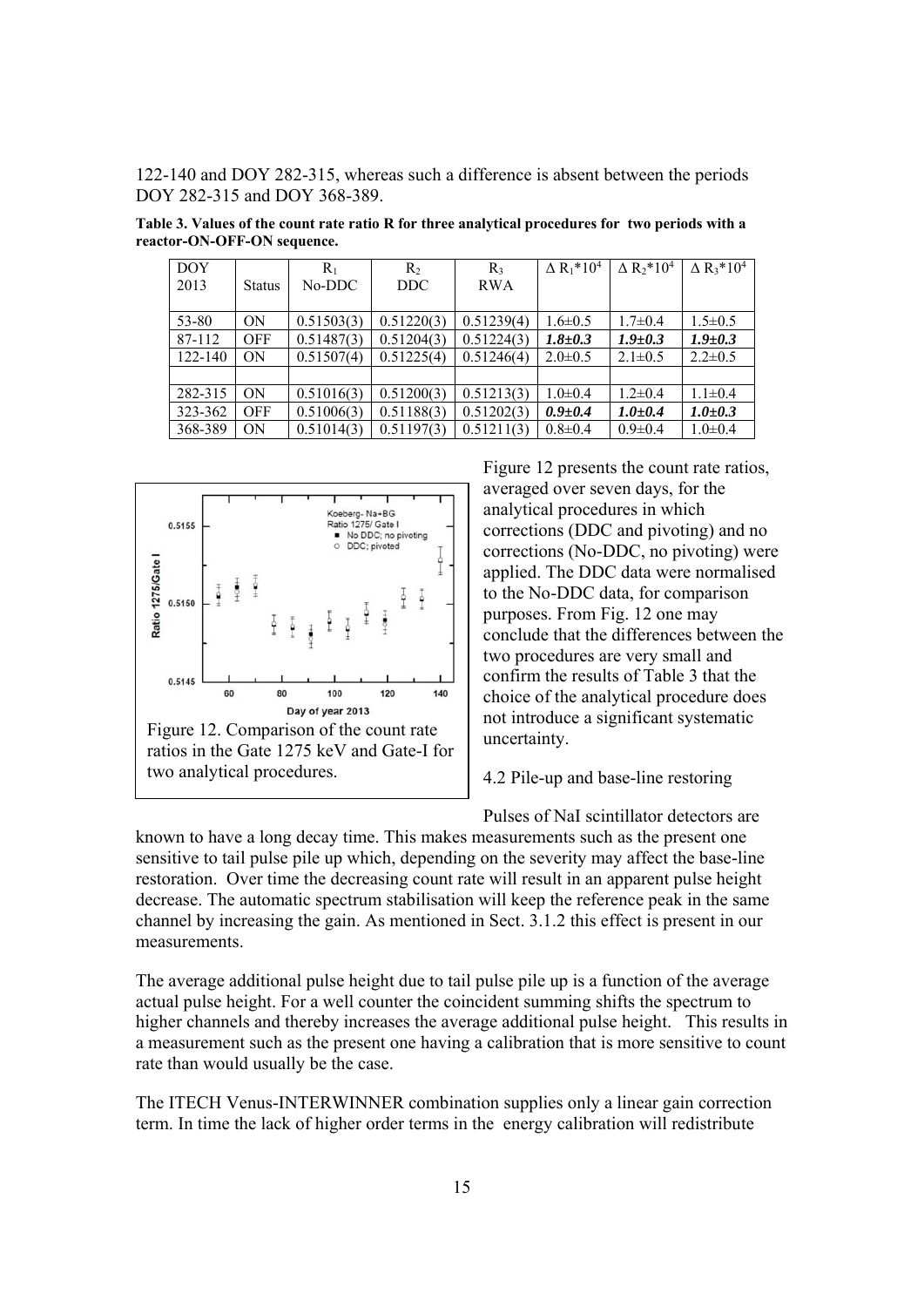counts over the various ROIs. This effect is likely the cause for the difference in  $\Delta R$  and ΔA values for the two periods as listed in Tables 1 and 2. The effect is more noticeable over a longer period, but is not expected to significantly influence the  $\Delta A/A$  or  $\Delta R$  effects in a specific reactor-ON-OFF-ON sequence.

## 4.3 Antineutrino flux

After all corrections have been applied the remaining effect in the weighted average count rates for reactor-ON and -OFF under the assumption of an effect by antineutrinos on 22Na only, can be calculated as a cross section. This cross section and its accuracy depends on the estimate of the antineutrino flux. The fuel composition in the core is well balanced between assemblies at the beginning and end of their burn-up cycle. Table 4 presents the fuel composition at the beginning and end of the cycle for Koeberg, and the average number of neutrons and antineutrinos produced per fission as taken from Kessler (2011).

As may be concluded from Table 4, the contributions of the various fissioning nuclei changes by 30 to 50% during burn-up, but that the total flux drops by only 2% from the beginning to the end of a cycle. Taking an average burn-up for the entire fuel in the core, resulting in the assumption that the core produces antineutrinos homogeneously, the introduced inaccuracy in the total antineutrino flux is about 1%.

Next we consider the assembly configuration of the core to be cylindrical with diameter D=3.06 m and height H=3.66 m. This configuration may be further approximated by a sphere with its centre at 1.83 m from the bottom. Under these assumptions the  $^{22}$ Na source is at a distance of  $16.1\pm0.5$  m from the centre of the sphere. The power generated during reactor ON periods is  $2.75\pm0.01$  GW<sub>th</sub> for each unit. An assumption that 200 MeV is released in each fission event leads for this value of the power to an antineutrino flux from unit#1 of  $1.48*10^{13}$  cm<sup>-2</sup>s<sup>-1</sup> with an systematic uncertainty of about 15%, due to the uncertainties introduced in the estimate of the distance and the above assumptions on the configuration. The flux from unit#2 at the location of the source is  $4.8*10^{11}$  cm<sup>-2</sup>s<sup>-1</sup> and was constant during both reactor-ON-OFF-ON periods. Since unit#2 was at full power during the two reactor-ON-OFF-ON periods, unit#2 is irrelevant for the cross section calculation, which is based on the change in antineutrino flux between reactor-ON and reactor-OFF.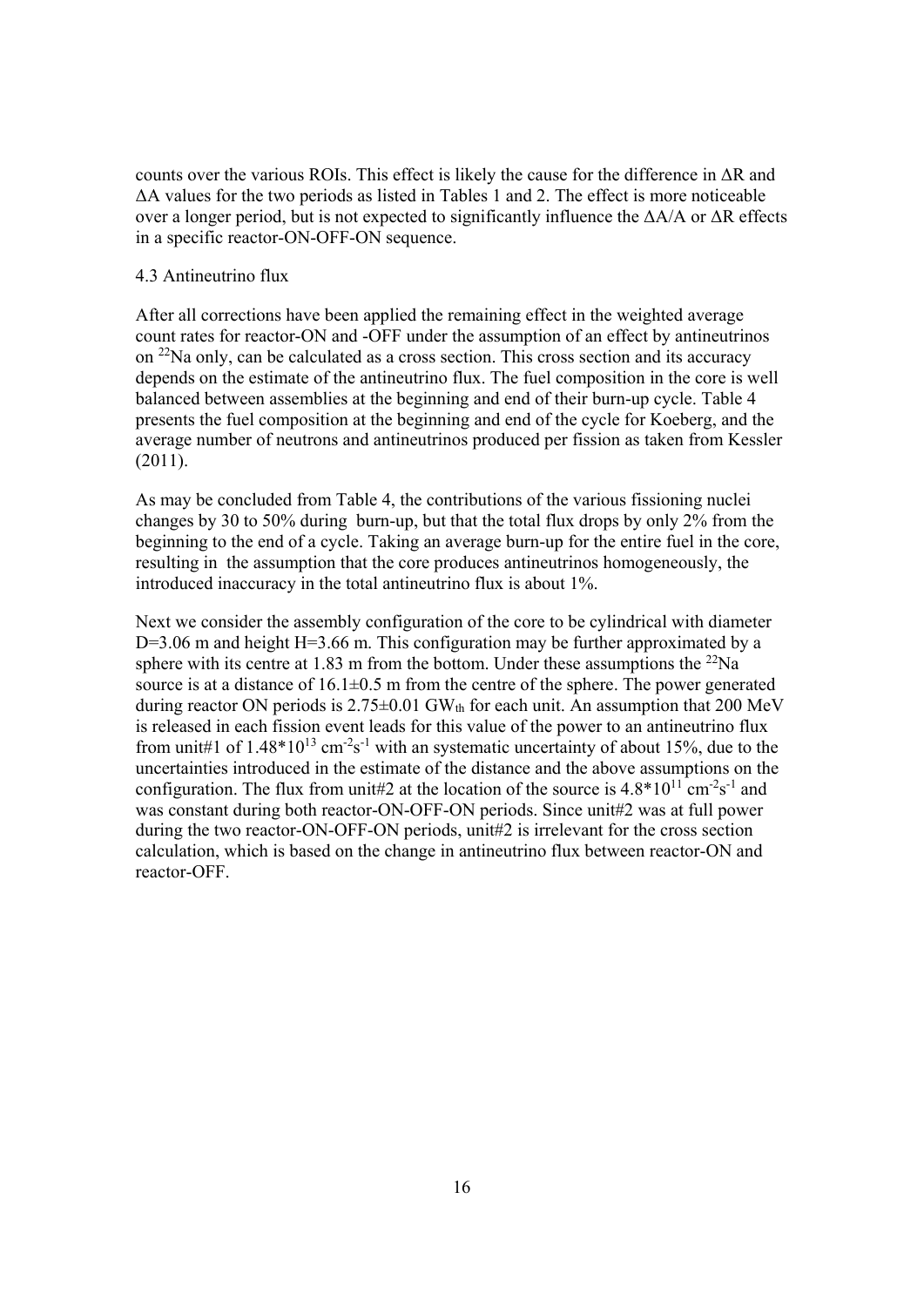|             |             | n-yield | $n$ /fission |      | anu/fission fission yield | renorm. | anu  |
|-------------|-------------|---------|--------------|------|---------------------------|---------|------|
| begin cycle | $^{235}$ U  | 0.67    | 2.5          | 5.58 | 0.27                      | 0.65    | 3.61 |
|             | $238$ U     | 0.08    | 1.7          | 6.69 | 0.05                      | 0.11    | 0.76 |
|             | $239$ Pu    | 0.25    | 2.9          | 5.09 | 0.09                      | 0.21    | 1.06 |
|             | $^{241}$ Pu |         |              | 5.89 | 0.01                      | 0.03    | 0.18 |
|             | sum         |         |              |      | 0.41                      |         | 5.61 |
|             |             |         |              |      |                           |         |      |
| end cycle   | $235$ U     | 0.42    | 2.5          | 5.58 | 0.17                      | 0.41    | 2.27 |
|             | $238$ U     | 0.08    | 1.7          | 6.69 | 0.05                      | 0.11    | 0.76 |
|             | $^{239}$ Pu | 0.50    | 2.9          | 5.09 | 0.17                      | 0.42    | 2.12 |
|             | $^{241}$ Pu |         |              | 5.89 | 0.02                      | 0.06    | 0.35 |
|             | sum         |         |              |      | 0.39                      |         | 5.50 |

**Table 4. Neutron yield per nucleus, number of neutrons per fissioning nucleus, number of antineutrinos (anu) per fissioning nucleus, renormalized fission yield and the contribution to the total antineutrino flux per fission in the fuel at the beginning and end of the burn-up cycle.** 

#### 4.4 Background.

In the analysis an assumption is made that the BG is unaffected by the status of the reactor. Background measurements were made during both reactor-ON and reactor-OFF periods in the second experiment, but not during a reactor-status change. No significant difference was found, but there potentially still is a possibility that the BG count rate during reactor-ON may be slightly higher than during reactor-OFF. In the present analysis a BG count rate measurement was made during reactor-ON.

**Table 5. Differences in count rate between reactor-ON and -Off in terms of the Background count rate for three energy ROIs during the period DOY 39-139.** 

| ROI        | $BG$ (cph)    | $\Delta$ (ON-OFF) (cph) | $\Delta$ (ON-OFF) (%BG) |
|------------|---------------|-------------------------|-------------------------|
| Gate Total | $57622 \pm 5$ | $-400\pm100$            | $-0.70 \pm 17$          |
| Gate 1275  | $3422 \pm 2$  | $+90\pm30$              | $+2.7\pm0.9$            |
| Gate I     | $7130\pm2$    | $-300\pm 40$            | $-4.2\pm0.6$            |

Assume the background was lower for the reactor-OFF period, then for this period an overcorrection for background was made to the data and it would lead to the count rate during reactor –OFF being lower than during reactor-ON if no effect is present. In Table 5 for Gate Total, Gate 1275 and Gate I the Δ(ON-OFF) values are presented as a percentage of the BG count rate for the period DOY 53-139. The results in Table 5 indicate that the  $\Delta$ (ON-OFF) effect cannot be described by an overall increase in BG count rate during reactor-ON. Gate Total, covering almost the entire energy range (169- 2451 keV) and hence with the highest count rate in the BG spectrum shows the opposite sign to the expected value (see also Fig. 11). This observation excludes a higher background during reactor-ON than during reactor-OFF as a possible explanation for observed effects.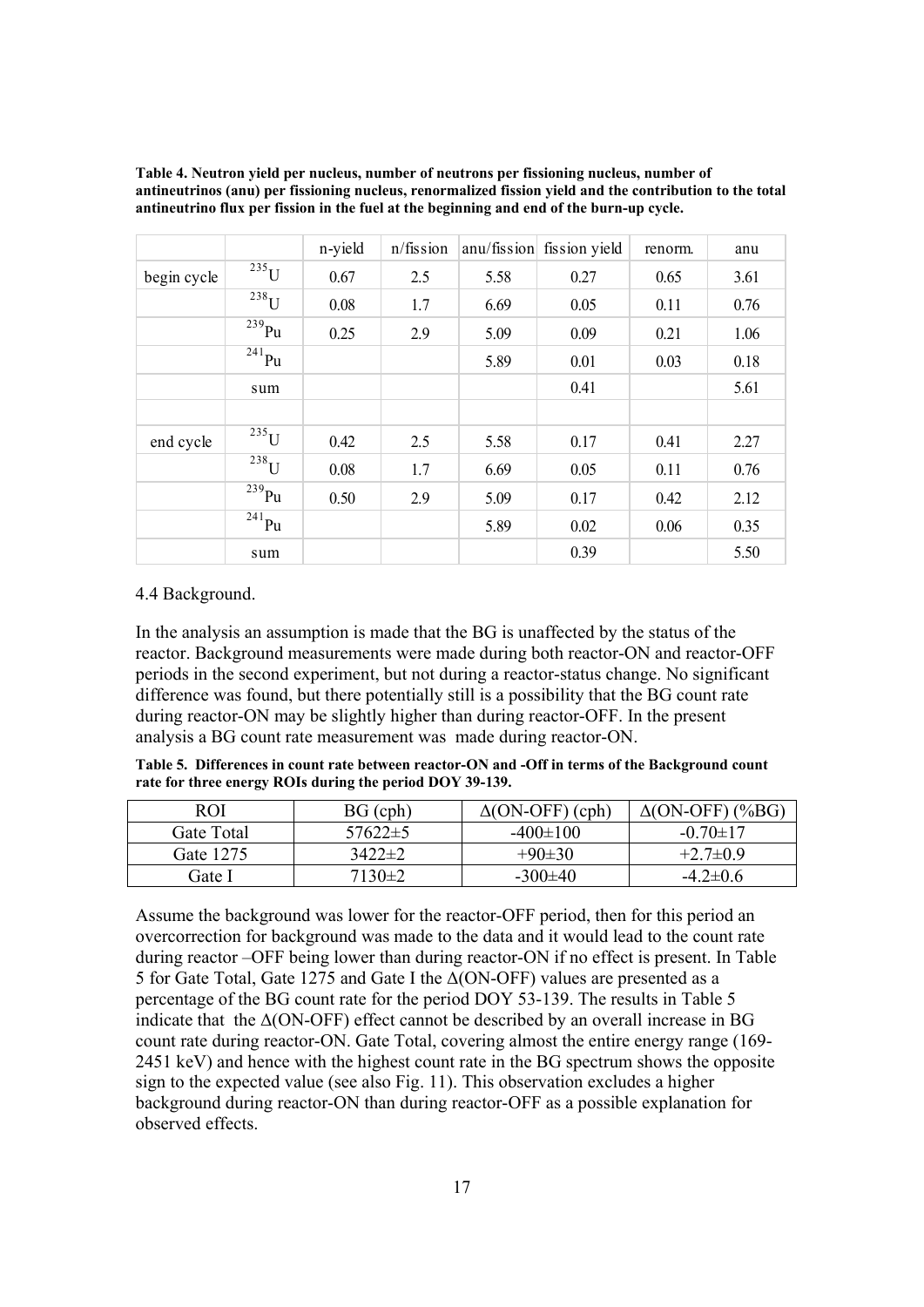#### **5. Discussion, conclusions and outlook.**

The aim of the described investigations was to exclude antineutrino capture by  $^{22}$ Na as a potential tool for monitoring the status and possibly fissile content of nuclear power reactors. It was found that the count rate, corrected for the <sup>22</sup>Na decay, shows during reactor-OFF an about 10<sup>-4</sup> higher count rate than during reactor-ON for two ON-OFF-ON sequences of the reactor status. We come to two conclusions: either the decay of  $^{22}$ Na may be sensitive to the antineutrino flux changing with the status of a power reactor or the effect is due to a hidden systematic instrumental effect. As antineutrino detection is based on an indirect measurement via the decay of  $22$ Na, systematic instrumental effects could not be ruled out. As discussed in Sect. 4 systematic effects due to various analytical procedures and/or pile-up effects do not explain the reactor-ON-OFF-ON effect, but does not exclude another instrumental mechanism. Whatever is the cause of the effect, there is an effect related to the ON-OFF status of the reactor, which may be applicable for nuclear reactor monitoring using compact detector systems.

These measurements took place outside the containment wall of and under the reactor, where no short term enhanced radiation fields are measured. This was confirmed by the BG measurements of the second series using an HPGe detector that shows no additional lines due to neutron activation. As explained in Sect. 4.4 a slightly higher background during reactor-ON has an opposite effect than measured.

Assuming the effect is due to antineutrinos, the cross section for the effect can be estimated from the  $22$ Na source strength and the accepted antineutrino flux emanating from a power reactor of this type and size, the cross section of the process may be estimated from the result for Gate Total combined with the estimated change in antineutrino flux. The antineutrino flux was calculated assuming an estimated fissile fuel composition as well as the number of antineutrinos per fission as listed by Kessler (2011). Assuming an energy release of 200 MeV per fission, the change in flux of  $1.0 * 10^{13}$  was calculated taking into account the distance to the reactor unit #1 (see Sect. 4.3) and ignoring flavour changes.

Assuming only antineutrinos affecting the count rate change in the Gate Total between reactor-ON and -OFF, the averaged change in decay constant over the two periods amounts to  $\Delta\lambda/\lambda = \Delta A/A = (-0.52\pm0.11)^*10^{-4}$ . Applying for <sup>22</sup>Na a decay constant of  $\lambda$ =3.039\*10<sup>-5</sup> h<sup>-1</sup>=8.442\*10<sup>-9</sup> s<sup>-1</sup>, according to Eq. 2, the cross section becomes  $(2.9\pm0.6)^*10^{-26}$  cm<sup>2</sup> with in addition a systematic uncertainty of about 15% (see Sect. 4.3). A consequence of the assumption that the effect is due to antineutrinos only, is that the relative change in count rate of Gate-I,  $(-1.9\pm 0.4)^*10^{-4}$ , due to  $\beta^+$ -decay only, between reactor-ON and OFF is a measure for the change in the partial decay constant for  $\beta^+$ decay. Together with the value for the total decay constant, this implies that  $\Delta \lambda_{EC} / \lambda$ =  $(+1.4\pm0.4)^*10^{-4}$ . This result is consistent with a decrease in the decay constant of <sup>22</sup>Na due to a reduction in the partial decay constant of  $\beta^+$ -decay and the related adjustments of the branching ratios of EC and  $\beta^+$ -decay to <sup>22</sup>Ne(1).

A cross section of  $10^{-26}$ cm<sup>2</sup> exceeds the presently accepted calculated values on antineutrino interactions with  $^{22}$ Na by about 20 orders of magnitude (Cocco et al., 2007).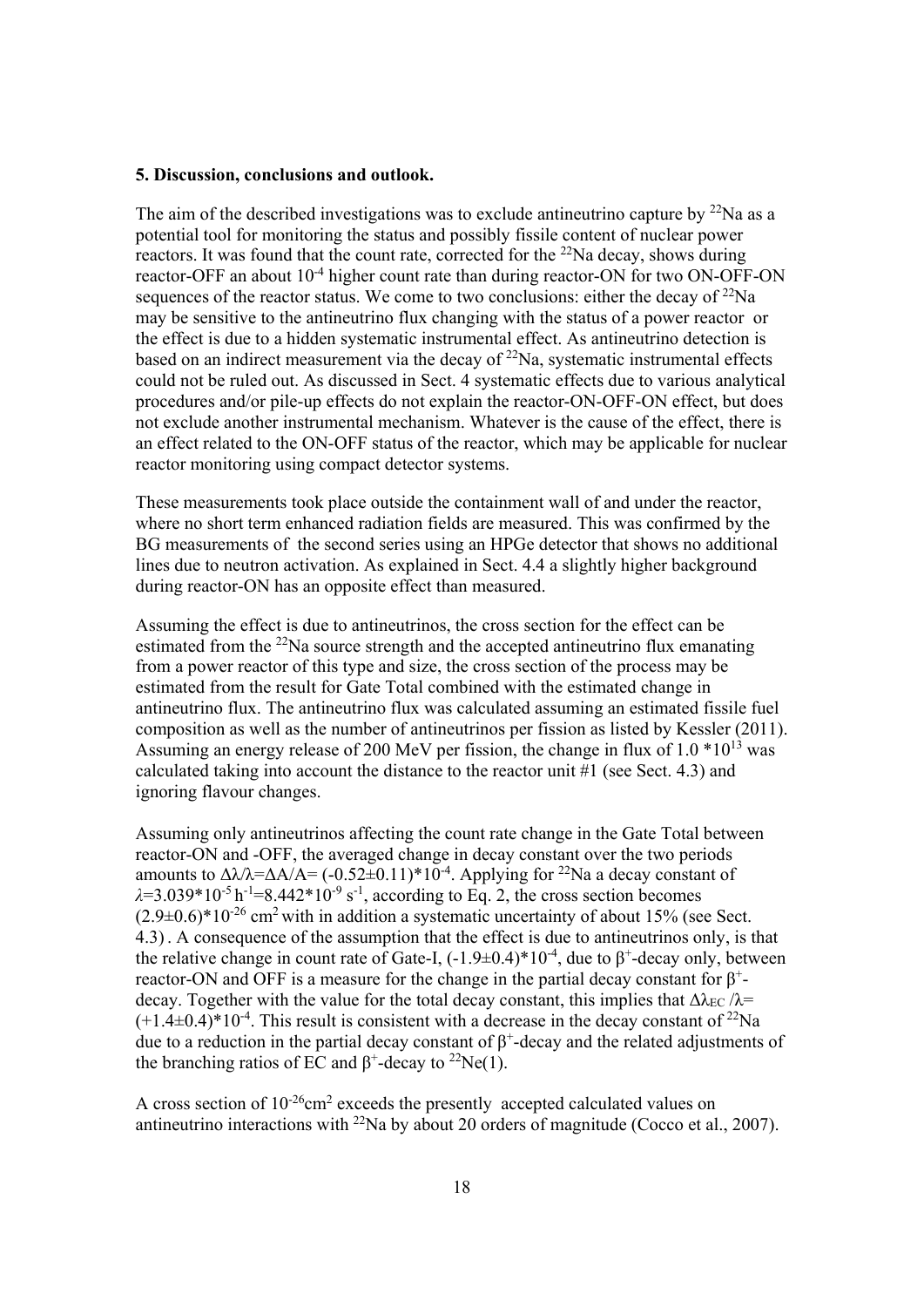This enormous difference between this measurement and calculations indicates that either the measurements contain some subtle instrumental problem or the description of Cocco et al., 2007 is not adequate and the measurements indicate the presence of a yet unknown interaction between antineutrinos and the  $^{22}$ Na nucleus.

Large enhancement in cross section occur for many systems in atomic and nuclear physics at low relative energies. Strong final-state interactions in breakup reactions have been observed between p+p ( ${}^{2}$ He), p+t ( $\alpha$ <sup>\*</sup>) and  $\alpha$ + $\alpha$  ( ${}^{8}$ Be) (see e.g. de Meijer and Kamermans, 1985). For the electro-weak interaction positronium is an example in which a positron and an electron form an unstable state. Positron interactions calculations with bound electrons in Li show an enhancement in cross section of more than ten orders of magnitude (Elbakry et al., 2013) at very low energies. If a similarity exists between electron-positron interactions and antineutrino-neutrino interactions a comparable reaction could take place between an incoming antineutrino and a neutrino in a bound proton leading to a strong enhancement in the cross section. In that case the antineutrino and neutrino annihilate and the decay of  $22$ Na has a neutrinoless decay branch.

The above is very speculative and since a hidden instrumental effect cannot be ruled out the present results are taken as an upper limit for any process in which antineutrinos affect the  $\beta^*$ -decay of <sup>22</sup>Na. The present value for the cross section is nevertheless about three orders of magnitude lower than the upper limit obtained in the Delft measurements (de Meijer et al, 2011) and four orders of magnitude lower than the solar neutrino effects on β- -decay of 32Si as proposed by Jenkins et al. (2009). We may therefore repeat the previous conclusion (de Meijer et al, 2011) that either the hypothesis of Jenkins et al. is not true or that the effect of neutrinos on  $β$ -decay differs considerably from the effect of antineutrinos on the  $\beta^+$ -decay of at least <sup>22</sup>Na.

This long term study with its 30 day periodic cycle highlights the dangers of accepting existing data from external measurements on face value and analysing them to the limit of the statistical precision while ignoring possible systematic errors. Also the sensitivity of data to small gain changes indicates that improvements to the stability of compact devices used for long term monitoring would greatly benefit from the reliability of data of measurements made with such devices. Adding on-line computing power such as in FPGAs several considerable improvements may be incorporated in PMT-base electronics, such as higher-order peak stabilisation during data taking and reduction of pile-up effects for systems that have a changing count rate due to decay. In addition, with the advent of cheap plentiful memory, more and more data from such long term measurements will become available.

#### 5.1 Outlook

As stipulated a few times this investigation statistically shows a reactor status effect on the count rate of  $\gamma$ -rays emitted in the decay of <sup>22</sup>Na, which may attributed to a hidden instrumental effect and/or an interaction of antineutrinos with  $^{22}$ Na nuclei. The latter would imply a cross section which is twenty orders of magnitude larger than the cross section of an antineutrino being captured by a free proton. About three orders of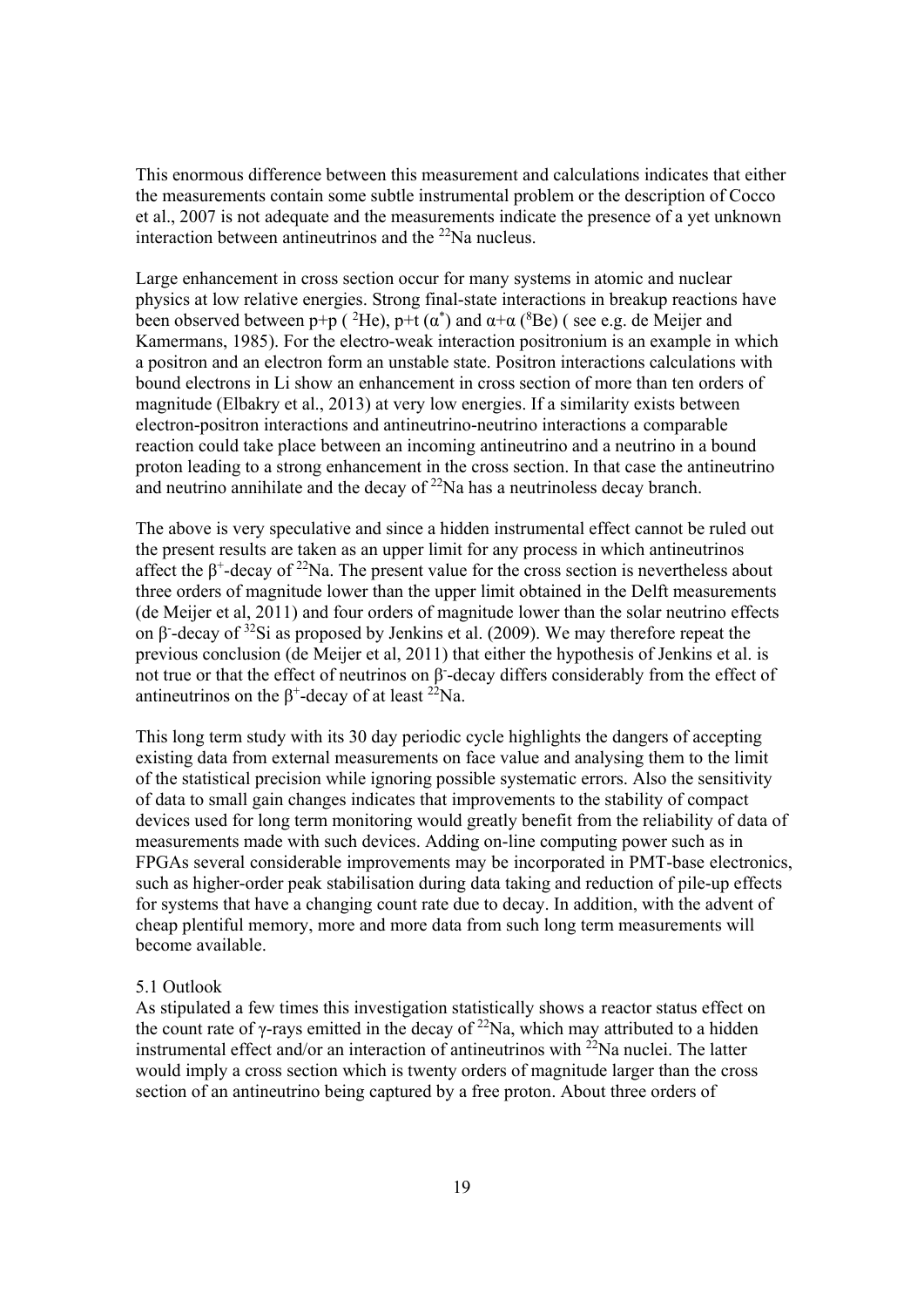magnitude can be attributed to number of protons in a Na nucleus and the increased phase space for a zero-threshold reaction for the bound proton.

Such a large discrepancy between the measured and the expected cross sections demands further investigations. One option is repeating our measurements by others. For that reason we have described in this paper our measurements, analytical procedures and search for systematic uncertainties in quite some detail. In addition, we continue the measurements with the same detector, electronics and location with a  ${}^{60}Co$  ( $\beta$ )-source of similar strength, which should show no effect if an reactor status effect on  $^{22}$ Na is due to antineutrinos. Such a measurement is anticipated during the next scheduled outage of the reactor at Koeberg.

In parallel we are involved in the design, building and testing of an improved PMTbased data acquisition system. In this system a full-spectrum analysis technique will be used for spectrum stabilisation (see e.g. de Meijer, 1998).

In case the <sup>60</sup>Co measurements indicate a physics effect we will apply the improved data acquisition system to measurements with  $\beta^*$ -sources like <sup>44</sup>Ti and <sup>26</sup>Al. These nuclei do not only contain more protons per nucleus than  $22Na$ , but also have a much long halflifetime. This implies that, aside of nuclear structure effects, for the same source strength more nuclei will be present and hence the reactor-status effects will have to be stronger. The outcome of such measurement will not only help us to understand the physics, but also brings a very-compact antineutrino detector for monitoring purposes onto the horizon.

## **Acknowledgements**

The authors like to acknowledge the help of P. Dorenbos and F.G.A. Quarati for making the LaBr3 available for the first experiment. We are very thankful the Koeberg Nuclear Power Station for providing us access to the facility. Especially we thank E. Welman and E. Reinier for their help in downloading and transmitting data from the set-up to us. We would like to thank Chr. Vermeulen, iThemba LABS, for manufacturing the  $^{22}$ Na source. The assistance of P. Papka during part of the second measurement is gratefully acknowledged.

The support in setting up the measurements, collecting data and discussing the results by F.D. Smit and M.W. van Rooy was highly appreciated.

We would also like to thank R. Lindsay, E.B. Norman and A. Zondervan for their comments and suggestions.

We are indebted to the Dutch IAEA Member State Support Programme for providing us with the NaI well counter and the associated electronics and software.

One of us (RdM) is grateful to the Dutch IAEA Member State Support Programme for contributing to the travel expenses and the hospitality at iThemba LABS.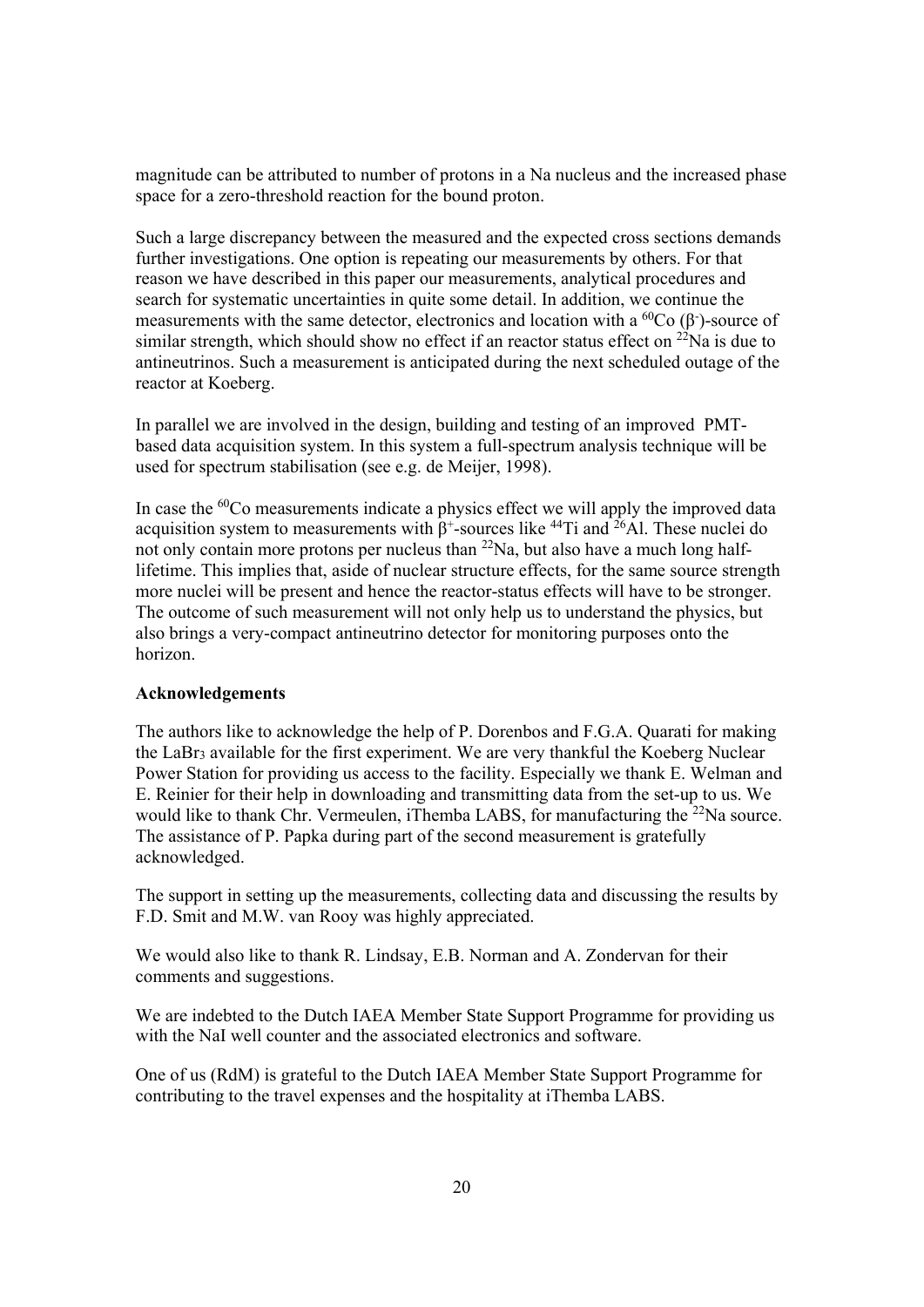The programme is part of the science and technology programme of Stichting EARTH in collaboration with its South African partners in a Memorandum of Understanding.

#### **5. References**

Alburger, D.E., Harbottle, G. and Norton, E.F. Half-life of 32Si. *Earth and Planetary Science Letters* **78,** 168-176 (1986).

Cocco, A.G., Mangano, G., and Messin, M. Probing Low Energy Neutrino Backgrounds with Neutrino Capture on Beta Decaying Nuclei. *Journal of Physics: Conference Series* **110,** 082014 (2008).

Cowan, J.L. Jr, Reines, F., Harrison, F.B., Kruse, H.W., McGuire, A.D. Detection of the free neutrino: a Confirmation, *Science* **124***,* 103-104 (1956), *DOI:* 10.1126/science.124.3212.103

El-Bakry, S.Y., El-Dahshan E-S.A, and Ali, K, Positron-Excited Lithium Atom Collisions, *Journal of Modern Physics* **4**, 766-771 (2013).

Jenkins, J.H., et al*.* Evidence for Correlations Between Nuclear Decay Rates and Earth-Sun Distance. *Astroparticle Physics,* **32(1),**42-46 (2009)*.* 

Jenkins, J. H., and Fischbach, E. Perturbation of Nuclear Decay Rates During the Solar Flare of 13 December 2006. *Astroparticle Physics* **31,** 407-411 (2008)*.* 

Bellotti, E. Broggini, C. Di Carlo, G. Laubenstein, M. Menegazzo, R., Search for correlations between solar flares and decay rate of radioactive nuclei, *Physics Letters* B **720**, Pages 116–119 (2013)

Kossert, Karsten Nähle , Ole J., Long-term measurements of  ${}^{36}$ Cl to investigate potential solar influence on the decay rate, Astroparticle Physics **55**, 33–36 (2014)

Kessler, G., *Proliferation proof uranium/plutonium fuel cycles*, p153 (Karlsruhe Institut für Technologie, ISBN 978-3-8664-614-4, 2011).

Lindstrom, R.M. Fischbach, E. Buncher,J.B. Jenkins, J.H., Yue, A. Absence of a selfinduced decay effect in 198Au. *Nucl. Instr. and Meth.* **A 659,** 269–271 (2011).

Lindstrom, R.M., et al. Study of the dependence of  $198$ Au half-life on source geometry *Nucl. Instr. and Meth.* **A 622,** 93-96 (2010).

de Meijer, R.J. and Kamermans, R., Breakup phenomena in nuclear collision processes with He projectiles, *Rev.Mod.Phys*. **57,** 147-210 (1985).